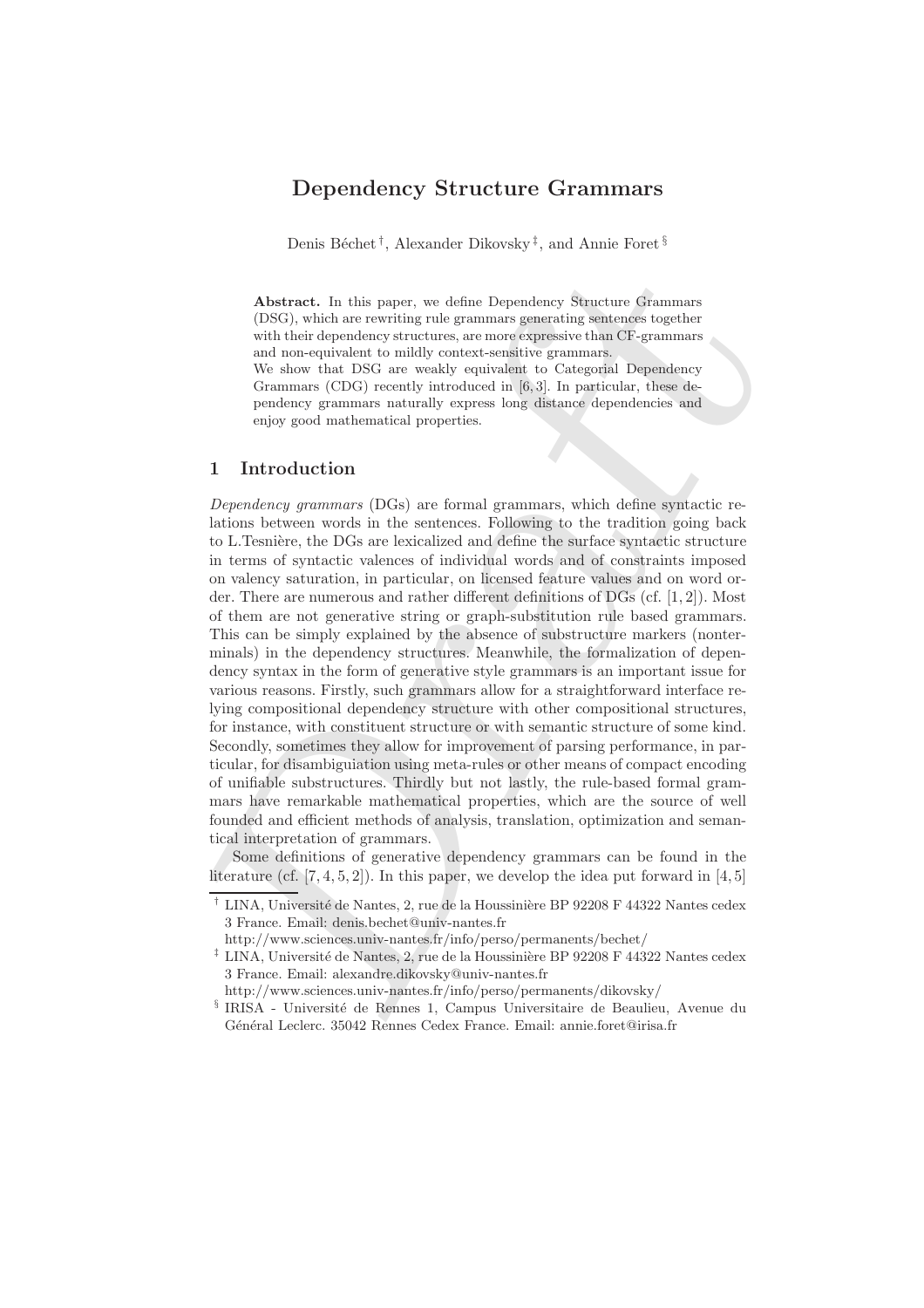keey: PA-rule. Recently, this idea was implemented in the form of calculus of<br>syntactic types: Categorial Dependency Groumars (OBC) generalizing classical<br>tectagorial constraints [6,3]. In this paper, we dramatically simp to distinguish between local and long distance dependencies and to treat them differently: the former by the composition of right-hand-side dependency trees of the rules, and the latter by the unique global rule of pairing a long distance dependency valency with the *first available* (i.e. the closest not used) dual valency: **FA**-rule. Recently, this idea was implemented in the form of calculus of syntactic types: *Categorial Dependency Grammars (CDG)* generalizing classical categorial grammars [6, 3]. In this paper, we dramatically simplify the rather technical definition of *polarized dependency grammars* of [4, 5] by renouncing the tree constraints and considering general graph dependency structures. The resulting *generalized Dependency Structure Grammars (gDSG)* prove to be weakly equivalent to *generalized Categorial Dependency Grammars (gCDG)* resulting from CDG by a similar dependency structure generalization. This equivalence of two completely different simple and elegant formal models shows the invariant nature of the rule **FA**. At the same time, this equivalence proves that the languages in this family have an efficient polynomial parsing algorithm due to their gCDG definition, and that they enjoy good mathematical properties due to their gDSG definition.

The paper is organized as follows. In section 2, we introduce the generalized Dependency Structure Grammars and some their important particular cases. In the next section, we summarize the main definitions and notation of the Categorial Dependency Grammars and define the generalized Categorial Dependency Grammars. In section 3, we prove the equivalence of the two definitions. Finally, in section 4, we establish the results characterizing the expressive power and main properties of this class of dependency grammars.

#### **2 Dependency Structure Grammars**

#### **2.1 Dependency valency**

We follow the proposals in [5,6] and specify long distance (in particular, nonprojective discontinuous) dependencies by polarized dependency types, which we call *valences*. A *positive valency* specifies the name and the direction of an outgoing long distance dependency. The corresponding negative valency with the same name has the opposite direction and specifies the end of this incoming dependency (we say that the two valences are *dual*). Long distance dependencies are specified by correctly paired dual valences. In this pairing, positive valences needing the corresponding negative valency on the right and negative valences needing the corresponding positive valency on the right are considered as left brackets. Symmetrically, the valences needing the corresponding dual valences on the left are considered as right brackets.

For instance, the first member of the french discontinuous negation *ne .. pas* must have the left positive valency ( $\nearrow$ n – compound), whereas the second member must have the dual right negative valency ( $\setminus n$  – *compound*). Together they define the long distance dependency n−compound.

Formally, we consider a finite set **C** of elementary dependency types and introduce four *polarities*: left and right positive:  $\nearrow$ ,  $\diagdown$  (*outgoing from* left (re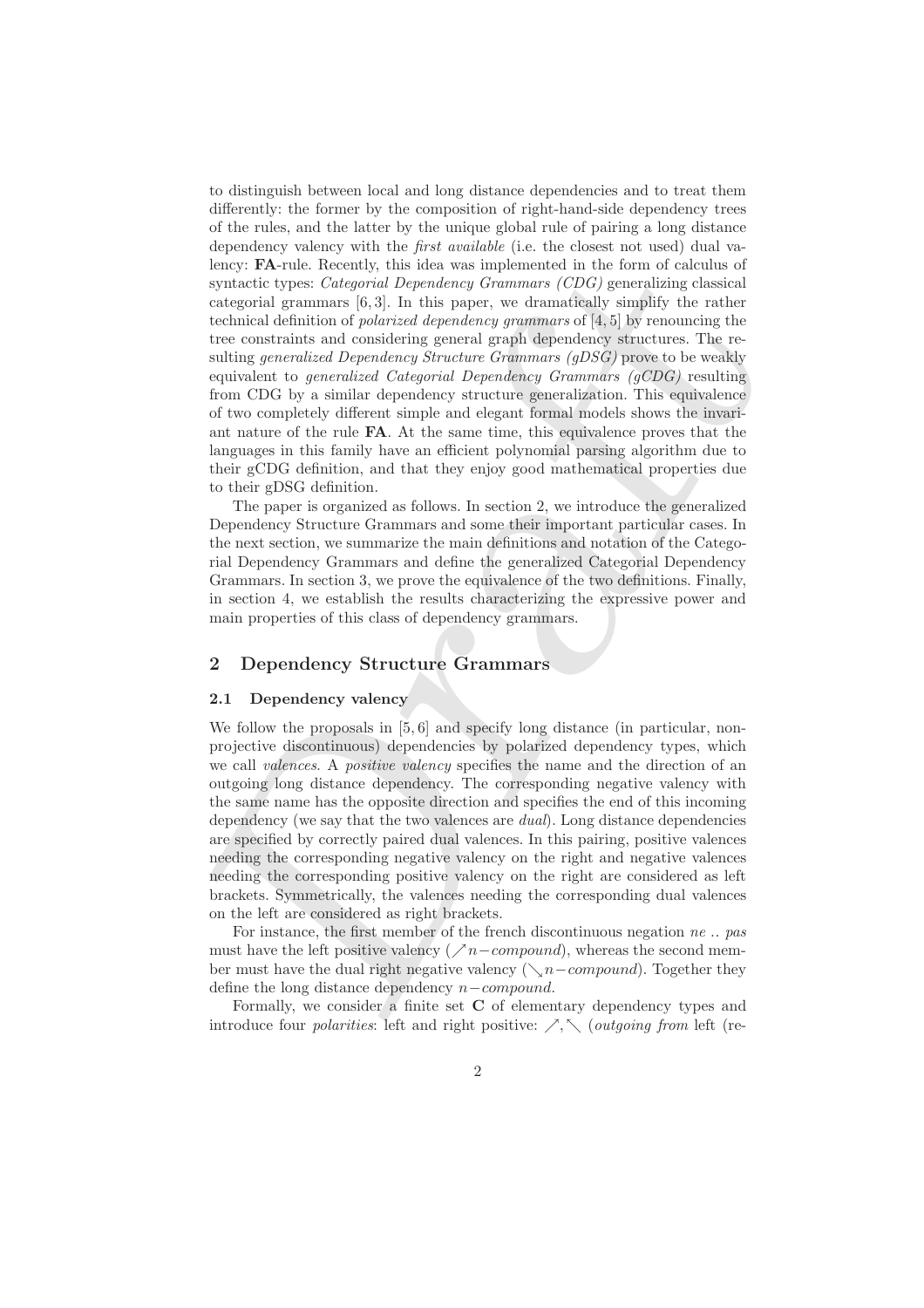spectively, right) *to* right (respectively, left)) and left and right negative:  $\swarrow$ ,  $\searrow$ (*incoming from* right (respectively, left) *to* left (respectively, right)). For each polarity v, there is the unique "dual" polarity  $\check{v}$ :  $\check{\nearrow} = \setminus$ ,  $\check{\nwarrow} = \check{\nearrow}$ ,  $\check{\nearrow} = \check{\nwarrow}$ ,  $\check{\searrow} = \check{\nearrow}$ . A *polarized valency* is an expression  $(vC)$ , in which v is one of the four polarities and  $C \in \mathbb{C}$ . For instance, in the phrase *upon what dependency theory we rely*, the *right positive* valency ( $\Diamond$  *pre–UPON −obj*) of the transitive verb rely requires the beginning of the long distance dependency pre−UPON−obj relating this verb with the subordinate object *dependency theory* dislocated from right to left and headed by the preposition *'UPON'*. The end of this dependency will be required by the type of the preposition  $UPON$  through the dual left negative valency  $(\sqrt{pre-UPON-obj})^{-1}$ .

 $\angle C$ ,  $\diagdown C$ ,  $\diagdown C$  and  $\diagdown C$  denote the corresponding sets of polarized valences. For instance,  $\angle C = \{ (\angle C) | C \in \mathbb{C} \}$  is the set of *left positive* valences.  $V^+(\mathbf{C}) = \mathcal{N}\mathbf{C} \cup \mathcal{N}\mathbf{C}$  is the set of positive valences,  $V^-(\mathbf{C}) = \mathcal{N}\mathbf{C} \cup \mathcal{N}\mathbf{C}$  is the set of those negative.

#### **2.2 Generalized dependency structures**

positries and  $C \in \mathbb{C}$ . For instance, in the phrase space and adependency theories propared we relay, the priori dependency of propare  $\psi$  ready ready ready ready ready be considered by the simulation of the big stand **Definition 1 Potentials***. A potential is a string*  $\Gamma \in \mathcal{P} =_{df} (V^+(C) \cup V^-(C))^*$ . Let  $\Gamma = \Gamma_1(vC)\Gamma_2(\breve{v}C)\Gamma_3$  and  $\Gamma' = \Gamma_1\Gamma_2\Gamma_3$  be two potentials such that  $(vC)=(\bigtriangledown A), (vC)=(\bigtriangledown A)$  *or*  $(vC)=(\bigtriangledown A), (vC)=(\bigtriangledown A)$ . We say that  $(vC)$  *is* first available (FA) *for* ( $\breve{v}C$ ) *in*  $\Gamma$  *and both are* neutralized *in*  $\Gamma'$ (denoted  $\Gamma \rightarrow_{FA} \Gamma'$ ) if  $\Gamma_2$  has no occurrences of (vC) and ( $\breve{\mathrm{v}}$ C). This reduction *of potentials*  $\rightarrow$ <sub>FA</sub> *is terminal and confluent. So each potential*  $\Gamma$  *has a unique*  $FA$ -normal form <sup>2</sup> denoted  $[\Gamma]_{FA}$ . *Therefore, we can define the* product  $\odot$  of *potentials as follows:*  $\Gamma_1 \odot \Gamma_2 =_{df} [\Gamma_1 \Gamma_2]_{FA}$ .

Clearly, this product is associative. So we obtain the *monoid of potentials*  $P =$  $(\mathcal{P}, \odot)$  under the product  $\odot$  with the unit  $\varepsilon$ .

**Definition 2 Generalized dependency structures***. Let* W *and* N *be two disjoint sets of* terminals *and* nonterminals*. A* generalized dependency structure (gDS) *over* W ∪ N *is a graph* δ *with linearly ordered nodes in which :*

*- the nodes are labeled by symbols in* W ∪ N,

*-* one maximal connected component  $D_0$  and one node  $n_0 \in D_0$  are selected, *called respectively* head component *and* head *of*  $\delta$ <sup>3</sup>. The decomposition of  $\delta$  *into maximal connected components (called below just* components*) will be denoted by*  $\delta = {\underline{D_0}, D_1, \ldots, D_k}.$ 

*Due to the linear order,*  $\delta$  *determines the string of node labels*  $w(\delta) \in (W \cup$  $(N)^+$  *called* framework *of*  $\delta$ . We will also say that  $\delta$  *is a gDS of*  $w(\delta)$ . In particular, *each component*  $D_i$  *is a gDS of the corresponding string*  $w(D_i)$ *.* 

 $1$  See [6] and [3] for more details.

<sup>2</sup> Irreducible potential.

<sup>&</sup>lt;sup>3</sup> We visualize  $D_0$  underlining its head  $n_0$  if  $\delta$  has at least two components.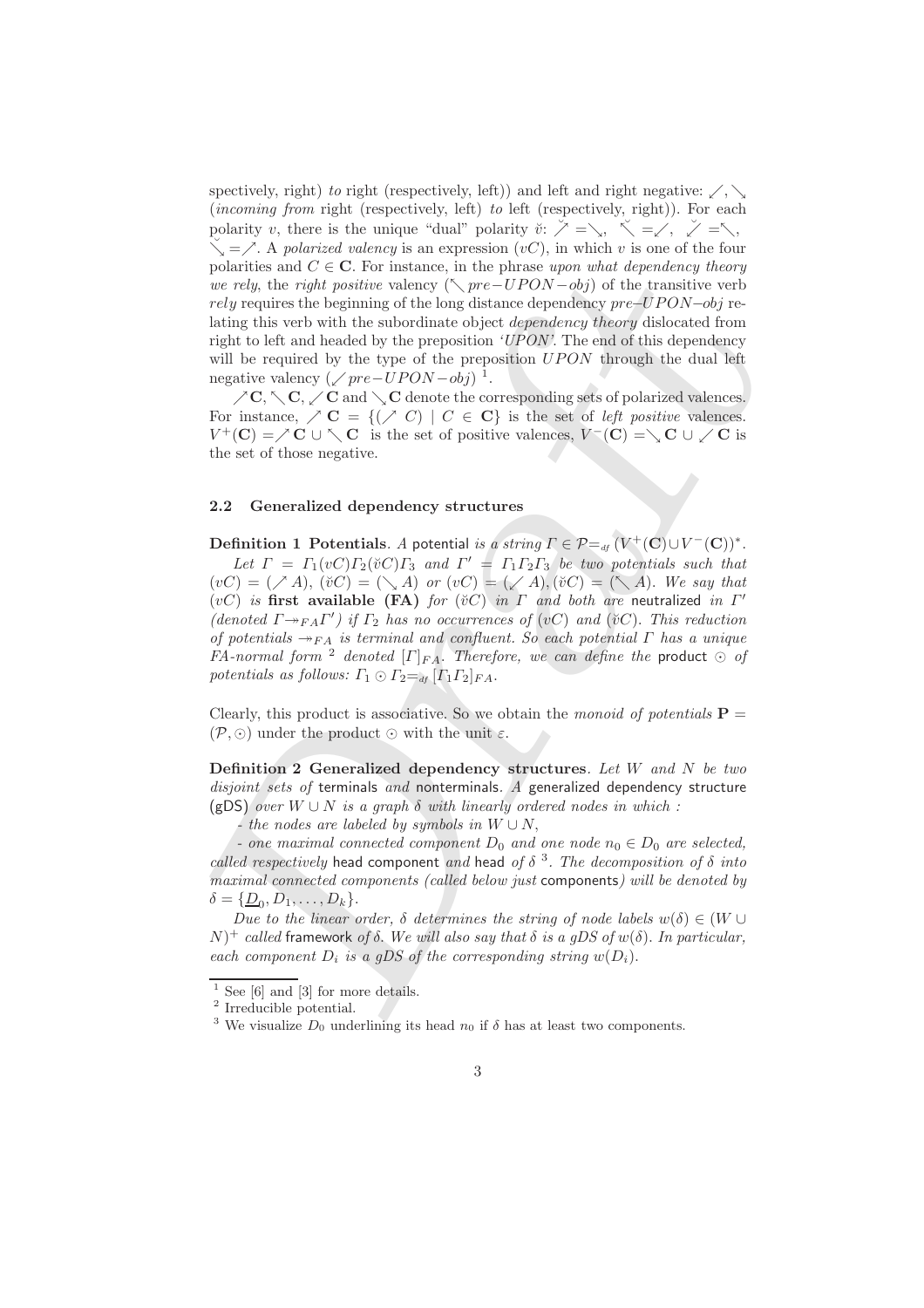**Example 1** *For instance, the following graphs are dependency structures:*



*trees. The head of*  $\delta_{14}$  *is* B *and the head of*  $\delta_{15}$  *is b*.

**Definition 3 Composition of gDS***. Let*  $\delta_1 = \{D_0, D_1, \ldots, D_k\}$  *be a gDS. Let a nonterminal* A *have an occurrence in*  $\delta_1$ *:*  $w(\delta_1) = xAy$  *and*  $\delta_2$  *be a gDS with the head*  $n_0$ . *Then the* composition *of*  $\delta_2$  *into*  $\delta_1$  *in the selected occurrence of* A, *denoted*  $\delta_1[A\setminus \delta_2]$ , *is the qDS*  $\delta$  *resulting from the union of*  $\delta_1$  *and*  $\delta_2$  *by unifying* A and  $n_0$  and by defining the order and labeling by the string substitution of  $w(\delta_2)$  *in the place of A in*  $w(\delta_1)$ *. Formally:* 

*1.*  $nodes(\delta) =_{df} (nodes(\delta_1) - \{A\}) \cup nodes(\delta_2).$ 

2.  $\arcs(\delta) =$ <sub>df</sub>  $\arcs(\delta_2) \cup (\arcs(\delta_1) - \{d \in \arcs(\delta_1) | \exists n(d = (A, n) \lor d = (n, A)) \})$  ∪  $\{(n_0, n)|\exists n((A, n) \in arcs(\delta_1))\} \cup \{(n, n_0)|\exists n((n, A) \in arcs(\delta_1))\}.$ 

*3. The order of nodes*( $\delta$ ) *is uniquely defined by equation*  $w(\delta) = xw(\delta_2)y$ .

4. The head of  $\delta$  *is the head of the component resulting from*  $D_0$ .

 $\delta = \delta_0[A_1,\ldots,A_n\setminus\delta_1,\ldots,\delta_n]$  *will denote the result of simultaneous composition of DS*  $\delta_1, \ldots, \delta_n$  *into*  $A_1, \ldots, A_n$  *in*  $\delta_0$ .

**Example 2** *The following gDS are compositions of the gDS in example 1:*

$$
a14: a B c b  $δ15: a B c B$   
\ngDS δ<sub>11</sub> has two components, the second is head, gDS δ<sub>12</sub>, δ<sub>13</sub> are dependency  
\ntrees. The head of δ<sub>14</sub> is B and the head of δ<sub>15</sub> is b.  
\nDefinition 3 Composition of gDS. Let δ<sub>1</sub> = {D<sub>0</sub>, D<sub>1</sub>,..., D<sub>k</sub>} be a gDS with  
\na nonterminal A have an occurrence in δ<sub>1</sub>: w(δ<sub>1</sub>) = xAy and δ<sub>2</sub> be a gDS with  
\nthe head n<sub>0</sub>. Then the composition of δ<sub>2</sub> into δ<sub>1</sub> in the selected occurrence of A,  
\ndendo<sub>1</sub> |λ<sub>0</sub>), is the gDS of resulting from the union of δ<sub>1</sub> and δ<sub>2</sub> by unifying  
\nA and n<sub>0</sub> and by defining the order and labeling by the string substitution of  
\nw(δ<sub>2</sub>) in the place of A in w(δ<sub>1</sub>). Formally:  
\n1. nodes(δ)=<sub>4</sub> (nodes(δ<sub>1</sub>) - {A}) ∪ nodes(δ<sub>2</sub>).  
\n2. arcs(δ<sub>1</sub>)=<sub>4</sub> (ras(δ)<sub>2</sub>)(arcs(δ<sub>1</sub>)) + ∪ {n<sub>0</sub>, n<sub>0</sub>} = [n(α, n)/d = (A, n)/d = (n, A))} ∫ ∪  
\n3. The order of nodes(δ) is uniquely defined by equation w(δ) = xw(δ<sub>2</sub>)y.  
\n4. The head of δ is the head of the component resulting from D<sub>0</sub>.  
\nδ = δ<sub>0</sub>[A<sub>1</sub>,..., A<sub>n</sub>, δ<sub>1</sub> with denote the result of simultaneous composi-  
\ntion of DS δ<sub>1</sub>,..., δ<sub>n</sub> into A<sub>1</sub>,..., A<sub>n</sub> into A<sub>0</sub>.  
\n6 = δ<sub>0</sub>[A<sub>1</sub>,..., A<sub>n</sub>, δ<sub>1</sub>,..., A<sub>n</sub> into A<sub>0</sub>.  
\nδ<sub>21</sub>: NP
$$
\n
$$
x1 = \frac{b
$$

*Namely,*  $\delta_{21} = \delta_{12}[VP_{mod} \setminus \delta_{13}], \ \delta_{22} = \delta_{11}[CR \setminus \delta_{21}], \ \delta_{23} = \delta_{14}[B \setminus \delta_{14}], \ \delta_{24} =$  $\delta_{14}[B\backslash \delta_{15}].$ 

## **2.3 Grammar definition**

**Definition 4** *A* **generalized Dependency Structure Grammar (gDSG)** *is a system*  $G = (W, N, \mathbf{C}, S, R)$ , where  $W, N$  and  $\mathbf{C}$  are finite sets of terminals *(words), nonterminals and elementary types,*  $S \in N$  *is the axiom and* R *is a finite*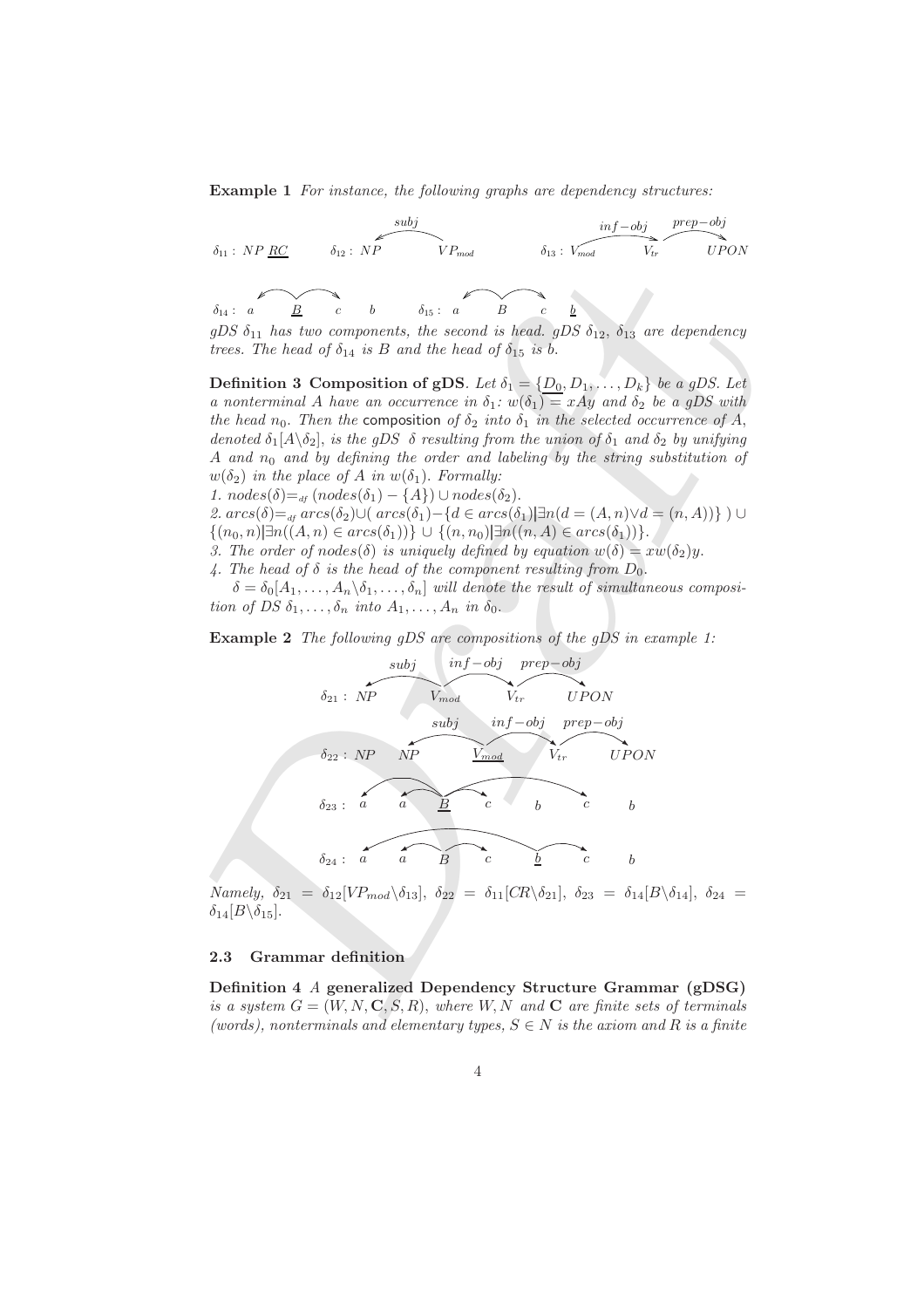*set of rules. Each rule r consists of a substitution*  $s(r)$  *of the form*  $A \rightarrow \delta$ , *where*  $A \in N$  *and*  $\delta$  *is a qDS, and of* potential assignments of the form  $\omega(r, a)[\Gamma]$ , *where*  $\omega(r, a)$  *is an occurrence of a terminal a in*  $\delta$  *and*  $\Gamma$  *is a (unique) potential in normal form* <sup>4</sup> *assigned to this occurrence.*

*For each substitution*  $A \rightarrow \delta$ ,  $A \rightarrow w(\delta)$  *is the corresponding* framework rule. *The* framework cf-grammar f(G) *consists of all framework rules of* G.

**Definition 5 Derivations.** *In definition 4,* s *is a many-to-one relation between the rules of* G *and* f(G). *It is naturally extended to trees. A* terminal *derivation tree*  ${}^5T_0$  *of*  $f(G)$  *corresponds through s to a* **composition tree** T *of* G *if* T *results from*  $T_0$  *by assigning to each non-terminal node n a rule*  $r(n) \in R$  *such that*  $s(r)$ *is applied to n in*  $T_0$ *.* 

*For each node n of a composition tree* T, we define its potential  $\pi(T, n)$  and *gDS* gDS(T,n) induced *by* n *in* T *as follows:*

For each solution  $A \rightarrow b$ ,  $A \rightarrow b$  (i) is the corresponding framework rule.<br>
For furnework digitariums  $I$ ,  $\overline{G}$ ,  $\overline{G}$ ,  $\overline{G}$ ,  $\overline{G}$ .<br>
Definition 5 Derivations. In definition  $\overline{f}$ ,  $\overline{s}$  is an anary-lo-o 1. Let  $n = a_i \in W$  be a terminal node of T, n' be its parent node,  $\omega(r, a_i)$  be *the occurrence of*  $a_i$  *in the right-hand side of rule*  $r = r(n')$  *and*  $\omega(r, a_i)[\Gamma]$  *be its potential assignment. Then*  $qDS(T, n) = a_i$  and  $\pi(T, n) = \Gamma$ . We suppose that *each valency*  $v \in \Gamma$  *keeps the position i of a<sub>i</sub> in the generated string w (denoted*)  $v<sup>i</sup>$ ). The positions are needed only for gDS construction and can be neglected if *the gDS are not pertinent.*

2. Let  $n = A \in N$  be a node in T with assigned rule  $r(n) = (A \rightarrow \delta)$ , whose *framework rule is*  $A \rightarrow \alpha_1 \dots \alpha_k$ . *This means that n has in T k sons:*  $n_1, \dots, n_k$ *corresponding to*  $\alpha_1, \ldots, \alpha_k$  *(in this order). Let the potentials and the gDS of the sons be defined as:*  $\pi(T, n_i) = \Gamma_i$  *and*  $gDS(T, n_i) = \delta_i$ ,  $1 \leq i \leq k$ . *Then* 

$$
\pi(T,n) =_{\tiny{df}} \Gamma_1 \odot \ldots \odot \Gamma_k
$$
  
 
$$
gDS(T,n) =_{\tiny{df}} \delta[\alpha_1 \ldots \alpha_k \backslash gDS(T,n_1) \ldots gDS(T,n_k)] \cup \Delta_n,
$$

*where*  $\Delta_n$  *is the set of all long distance dependencies*  $(a_i \stackrel{C}{\leftarrow} a_j)$  *or*  $(a_i \stackrel{C}{\rightarrow} a_j)$ *between terminals*  $a_i, a_j$ , *induced by neutralization of dual valences*  $(\angle C)^i$ ,  $(\triangle C)^i$  $(C)^j$  (respectively  $(\nearrow C)^i, (\searrow C)^j$ ).

*The maximal length of potentials*  $\pi(T, n)$  *in T is called* valency deficit *of T*  $(denoted \sigma(T))$ .

*A composition tree* T *is* derivation tree *if the potential of its root* S *is neutral:*  $\pi(T, S) = \varepsilon$ . We set  $G(D, w)$  if there is a derivation tree T of G from the axiom S, such that  $D = gDS(T, S)$  and  $w = w(D)$ .

 $\Delta(G) = \{D \mid \exists w \in W^+ \ G(D, w)\}$  *is the* gDS-language *generated by G*.  $L(G) = \{w \in W^+ \mid \exists D \ G(D, w)\}$  *is the language generated by G.* 

Intuitively, the derivation trees are induced by the framework grammar derivation trees, which correspond through s to composition trees. Only those composition trees derive gDS, in which all valencies are neutralized. Each derivation step can neutralize some dual dependency valences, and in this way, establish long distance dependencies between the words to which these valences are assigned.

<sup>&</sup>lt;sup>4</sup> For instance, the rule  $r = (A \rightarrow \underline{a}[\searrow D_1 \nearrow D_2] B)$  has the substitution  $s(r) = (A \rightarrow \underline{a}[\searrow D_1 \nearrow D_2] B)$ 

 $\underline{a}$  B) and the assignment  $\omega(r, a)[\Box D_1 \nearrow D_2]$ . We omit assignmens  $\omega(r, a)[\epsilon]$ .<br><sup>5</sup> I.e., in which all leaves are terminal.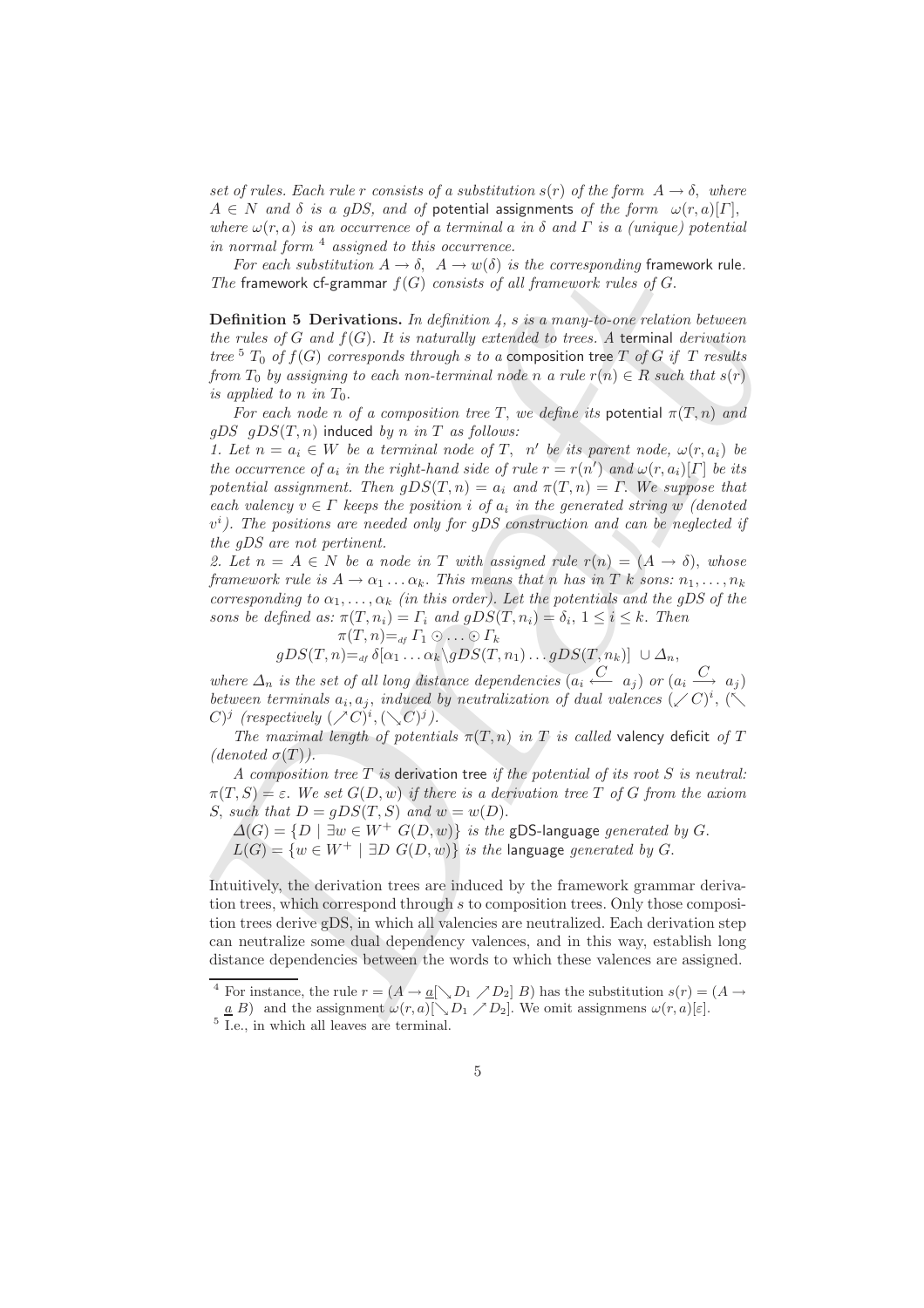**Example 3** *For instance, the gDSG*

$$
G_1: \qquad \begin{array}{ccccccc} & & S & \to & a[\swarrow a] & \underline{S} & & & A & c \\ & & & & & & A & c \\ & & & & & & & A & c & & b[\nwarrow a] \\ & & & & & & & & & b\end{array}
$$

*generates the language*  $L(G_1) = \{a^n b^n c^n | n \geq 1\}$  *and the gDS-language*  $gDS(G_1)$  ${d_{abc}^{(3)} \mid n \ge 1},$  where e.g.,  $d_{abc}^{(3)}$  has the form:



The gDSG can generate dependency structures, which are arbitrary ordered graphs and not dependency trees. Even in the case, where the gDS in the rules have only dependency tree components, the generated structures may have cycles as it is the case of the following trivial gDSG:

 $S \to a[(\swarrow A)(\swarrow B)] \quad b[(\searrow B)(\searrow A)] \quad c.$ 

If we want that the grammars generate only dependency trees, then some additional constraints must be imposed.

#### **2.4 Dependency Structure Grammars**

Draft We show the constraints, which guarantee only that the gDSG have the most important property of dependencies: *the uniqueness of the governor*. In particular, these constraints do not guarantee connectedness and cycle-freeness. The resulting Dependency Structure Grammars represent a reasonable compromise between acceptable divergence from classical dependency trees on the one hand, and simplicity of grammar rules and elimination of excess technical details on the other hand.

We split the set of nonterminals N in two parts:  $N = N^+ \cup N^-$ ,  $N^+ \cap N^- = \emptyset$ .  $N^-$  corresponds to dependency structures with negative potential, and  $N^+$ embodies the inherited through derivation impossibility of negative valences.

**Definition 6 Dependency structures.** *Let us call an oriented graph* P unique governor *if each node in* P *is entered by at most one arrow.*

*A gDS*  $\delta = \{D_0, D_1, \ldots, D_m\}$  *is a* dependency structure (DS) *if it is a unique governor graph and if each nonterminal* B *labelling a dependent node* <sup>6</sup> *is positive:*  $B \in N^+$ .

Clearly, the composition preserves such dependency structures.

**Proposition 1** *For any DS*  $\delta$ ,  $\delta_1$ , ...,  $\delta_k$ ,  $\delta$ [ $A_1$ , ...,  $A_n \setminus \delta_1$ , ...,  $\delta_k$ ] *is a DS.* 

**Definition 7** *We call a potential*  $\Gamma$  non-negative *if*  $\Gamma \in (V^+(\mathbb{C}))^*$ , neutral *if*  $\Gamma = \varepsilon$  *and* definitely negative *if*  $\Gamma \in (V^+(\mathbf{C}))^*V^-(\mathbf{C})(V^+(\mathbf{C}))^*$ .

 $\frac{6}{6}$  I.e. a node, into which a dependency enters.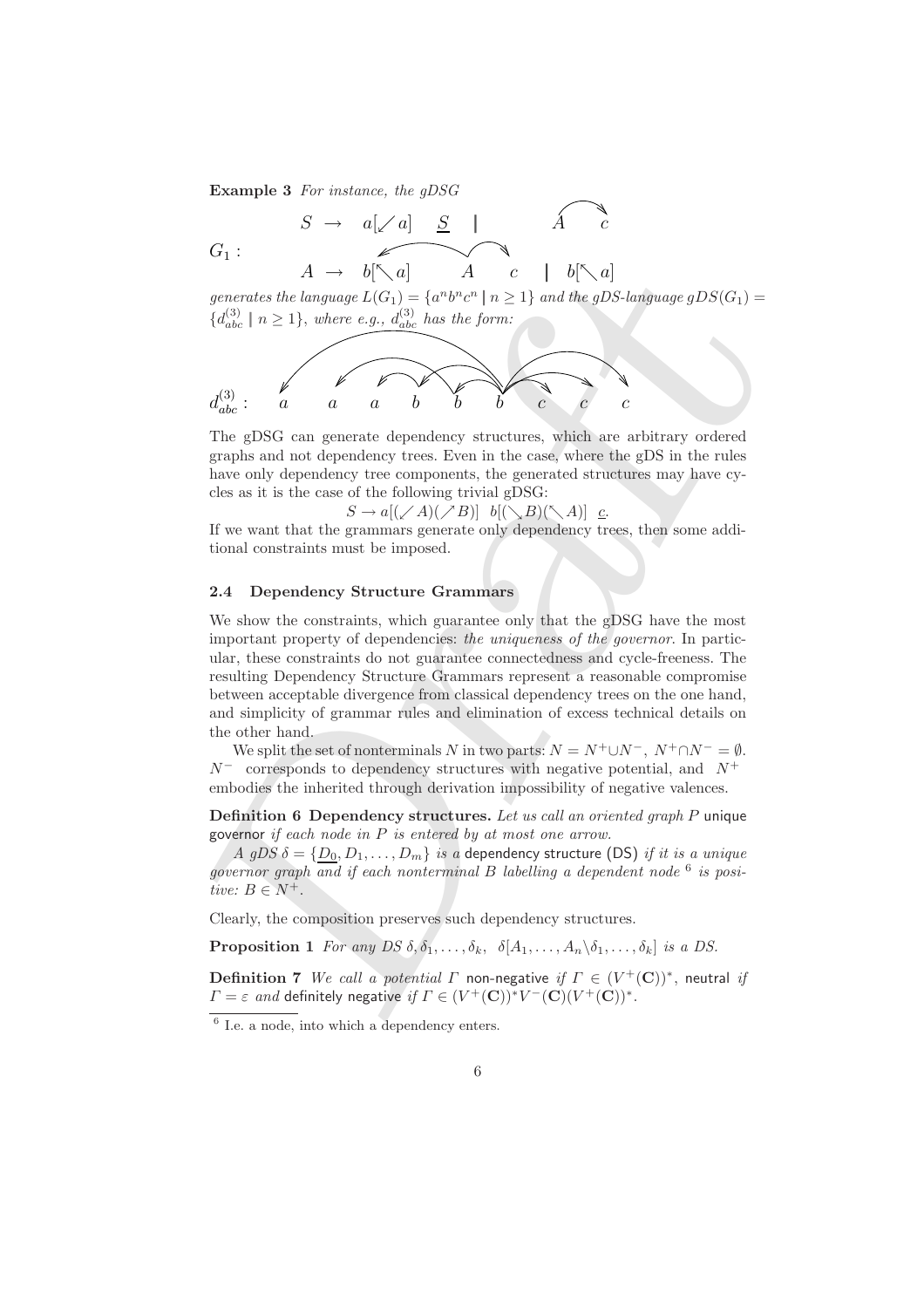**Definition 8** *A* Dependency Structure Grammar (DSG) *is a gDSG*  $G = (W, N, \mathbf{C}, S, \mathbf{C})$ *R*), *in which*  $N = N^+ \cup N^-$ ,  $N^+ \cap N^- = \emptyset$ ,  $S \in N^+$  *and:* 

(c1) *in potential assignments* ω(r, a)[Γ], Γ *is either neutral, or non-negative, or definitely negative;*

 $(c_2)$  *in substitutions*  $r = (A \rightarrow \{D_0, D_1, \ldots, D_m\})$ , *if a terminal*  $a \in W$  *labels* a *non-head node of a component of*  $\overline{D}_i$  *or it labels the head*  $n_0$  *of*  $D_0$  *and*  $A \in N^+$ , *then only a non-negative potential* Γ *can be assigned to* a *through an assignment rule*  $\omega(r, a)[\Gamma]$ *;* 

 $(c_3)$  *if in a substitution*  $A \rightarrow \delta$   $A \in N^+$  *and the head*  $n_0$  *of*  $\delta$  *is labeled with a nonterminal* B, then  $B \in N^+$ .

We denote the structure language of a DSG  $G$  by  $DS(G)$ . This notation is justified by the following proposition.

**Proposition 2** *If* G *is a DSG, then* gDS(G) *contains only terminal DS.*

**Proof.** Proposition 2 is immediately implied by the following lemma.

**Lemma 1** *Let* T *be a derivation tree of a gDS*  $\delta_T$  *with the head node*  $a_h$ *. Then: 1.* If T is a derivation tree from a positive nonterminal  $A \in N^+$ , then  $a_h$  has no *negative valences.*

*2. For all nodes* n *in* T *and for each terminal node* a *of* gDS(T,n), *if among the valences assigned to* a *there is one not neutralized negative valency* v, *then*  $a$  *is not dependent in*  $gDS(T, n)$ *.* 

Can be proven by induction on the structure of the derivation tree  $T$ .  $\Box$ 

### **3 Categorial Dependency Grammars**

In this section, we summarize the main notions related with the Categorial Dependency Grammars needed to define some their generalization.

#### **3.1 Dependency types**

(ig) in solution<br>that are  $\in (A \cdot \{D_0, D_1, \ldots, D_m)\}$ , if a lerminal a  $\in W$  those<br>then any a non-head under of a component of  $\overline{D}_t$ , or it labels the head  $n_0$  of  $D_0$  and  $A \in N^+$ ,<br>then and a anom engelive potentia Categorial dependency grammars are simply related with classical categorial grammars. They use "curried" variants of first order types:  $[l_1 \backslash \ldots \backslash m / \ldots / r_1]$ . In these types, all subtypes: left argument  $(l_i)$ , right argument  $(r_i)$  and main  $(m)$ can be elementary or polarized. The elementary subtypes define local dependencies and the polarized subtypes define long distance dependencies. In particular, elementary left argument type l corresponds to the beginning of the local dependency l outgoing to the left, whereas main subtype l corresponds to the end of incoming local dependency l. As in DSG, the polarized subtypes represent long distance dependency valences. They have the same meaning. There is however a fundamental difference between the two formal models. In DSG, the linear order is directly defined by the right-hand-side gDS of rules. Categorial dependency grammars are completely lexicalized. To define a linear order on long distance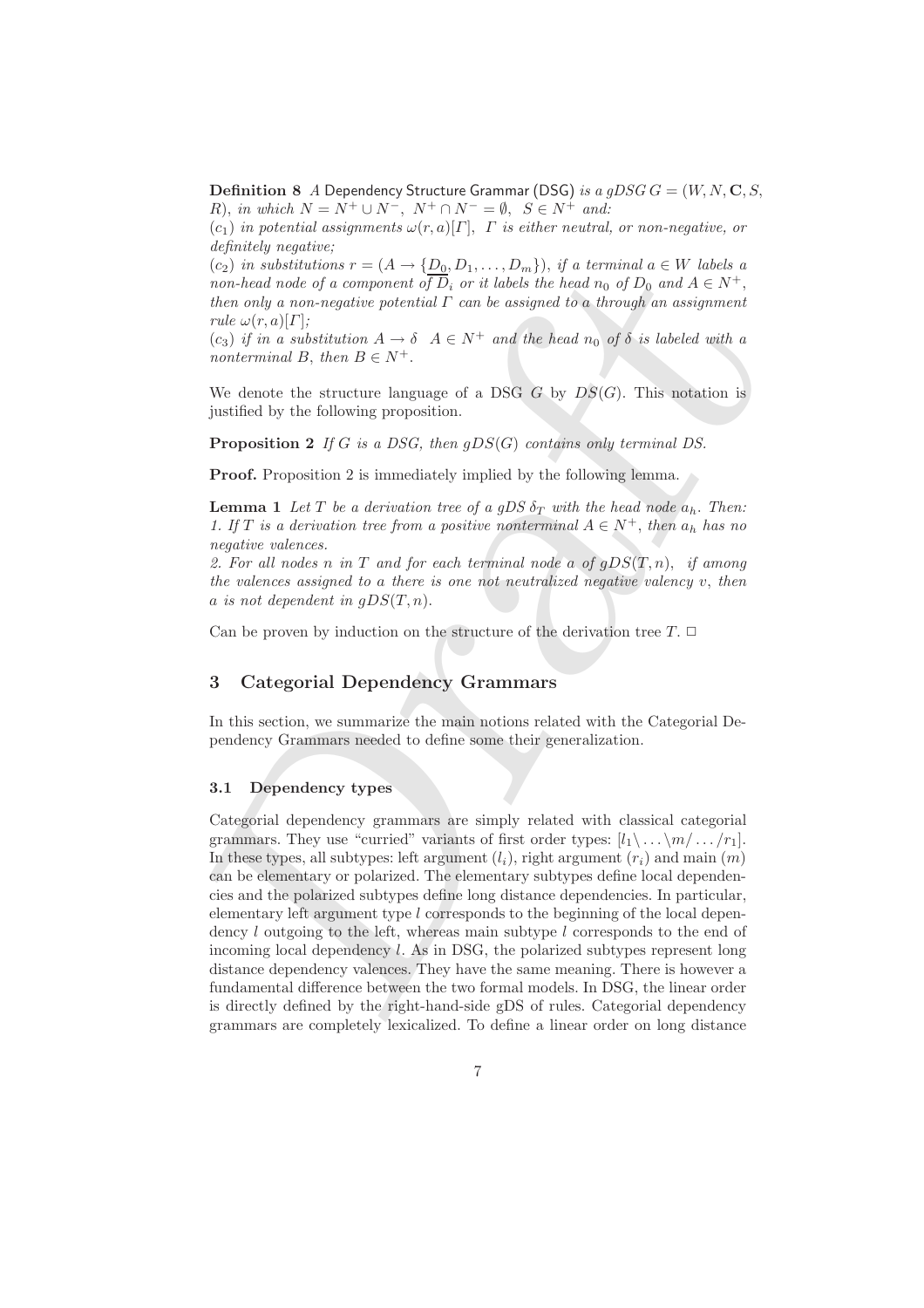quirement, two adjacenty markers; # and 2 ure applied to dependency where<br>a Assigning to *B*: the type  $\#(\angle i\ell - d\epsilon f t)$  one requires that the political<br>persidence of *P* metric and that the position of *R* matrice is enha dependencies, they use so called "anchored" valences. For instance, in the sentence *It was yesterday that they had this meeting* the discontinuous dependency *it*−cleft starting from the conjunction *that* must enter the expletive pronoun *It* in the position immediately preceding the main verb. To express this requirement, two adjacency markers:  $\#$  and  $\flat$  are applied to dependency valences. Assigning to *It* the type  $\#(\angle it - cleft)$  one requires that the long distance dependency *it*−cleft must enter *It* from the right and that the position of *It* must be *anchored* to some host word. To make *was* the host word for *It*, the type  $\left[\frac{b}{\sqrt{it}-cleft}\right]\$ S/subj/circ] is assigned to *was*. This type requires that the end of the long distance dependency it−clef t must immediately precede *was* (i.e. be *anchored* on its left), that two local dependencies *subj* and *circ* must start from *was* to its right and that *was* becomes the root of the dependency tree if the three requirements are met. Below we summarize the definitions of dependency types and type calculus and address the reader to [6, 3] for more details.

We call syntactic types *categories*. Let **C** be a nonempty set of *elementary categories*. Elementary categories, e.g. *subj*, *inf-subj*, *dobj*, *det*, *modif*, etc. are dependency names. For instance,  $subj$  is the dependency, whose subordinate is a noun or a pronoun in the syntactic role of the subject and whose governor is a verb. Elementary categories may be *iterated*. For  $a \in \mathbb{C}$ ,  $a^*$  denotes the corresponding *iterative* category. For instance,  $\text{modif}^*$  is the type of iterated category modif. For a set  $X \subseteq \mathbb{C}$ ,  $X^* = \{C^* \mid C \in X\}$ . The elementary and iterated categories are *local*.

The negative valences in  $V^{-}(\mathbf{C})$  do not constrain the position of the end of the required long distance dependency. So they are called *loose*.

To specify the positions of the ends of long distance dependencies, we use two markers: # (*anchor*) and  $\flat$  (*host*). For each negative valency  $vC \in V^{-1}(\mathbb{C})$ , the expressions  $\#(vC)$  and  $\phi(vC)$  are the corresponding *anchor* and *host valences*. We distinguish *left-argument* and *right-argument* host valences and the corresponding *left* and *right positioned* anchor valences:

 $Host^{l}(\mathbf{C}) =_{df} \{b^{l}(\alpha) \mid \alpha \in V^{-}(\mathbf{C})\},\$  $Host<sup>r</sup>(**C**) =<sub>df</sub> { $b<sup>r</sup>(\alpha) | \alpha \in V^{-}(**C**)$ },$  $Host(\mathbf{C})=_{df} Host^l(\mathbf{C}) \cup Host^r(\mathbf{C}),$  $Anc^{l}(\mathbf{C}) =_{df} \{ \#^{l}(\alpha) \mid \alpha \in V^{-}(\mathbf{C}) \},$  $Anc<sup>r</sup>(**C**) =<sub>df</sub> {#<sup>r</sup>( $\alpha$ ) |  $\alpha \in V<sup>-</sup>(**C**)$ },$  $Anc(\mathbf{C}) =_{df} Anc^{l}(\mathbf{C}) \cup Anc^{r}(\mathbf{C}).$ The sets  $Host^l(\mathbf{C}), Host^r(\mathbf{C}), Anc^l(\mathbf{C})$  and  $Anc^l(\mathbf{C})$  are supposed to be disjoint.

**Definition 9** *The set* Cat(**C**) *of* categories *is the least set such that: 1.* **C** ∪  $V^-(C)$  ∪  $Anc(C)$  ⊂  $Cat(C)$ .

*2.* For  $C \in Cat(\mathbf{C})$ ,  $A_1 \in (\mathbf{C} \cup \mathbf{C}^* \cup Host^l(\mathbf{C}) \cup \setminus \mathbf{C} \cup \setminus \mathbf{C})$  and  $A_2 \in$ (**C** ∪ **C**<sup>∗</sup> ∪ Host<sup>r</sup>(**C**) ∪ **C** ∪ **C**), *the categories* [A1\C] *and* [C/A2] *also belong to*  $Cat(C)$ .

*Categories, which cannot have left arguments in*  $\setminus$  **C** *and right arguments*  $in \ \mathcal{C}$  *are called* dependency categories *(denoted DCat(***C**)*); those which do not have subcategories in*  $V^-$  (**C**)∪ $V^+$  (**C**), *are called* continuous dependency categories  $(denoted CCat(C))$ .

We suppose that the constructors  $\setminus$ , / are associative. So every complex category  $\alpha$  can be presented in the form  $\alpha = [L_k \backslash ... L_1 \backslash C/R_1 ... / R_m].$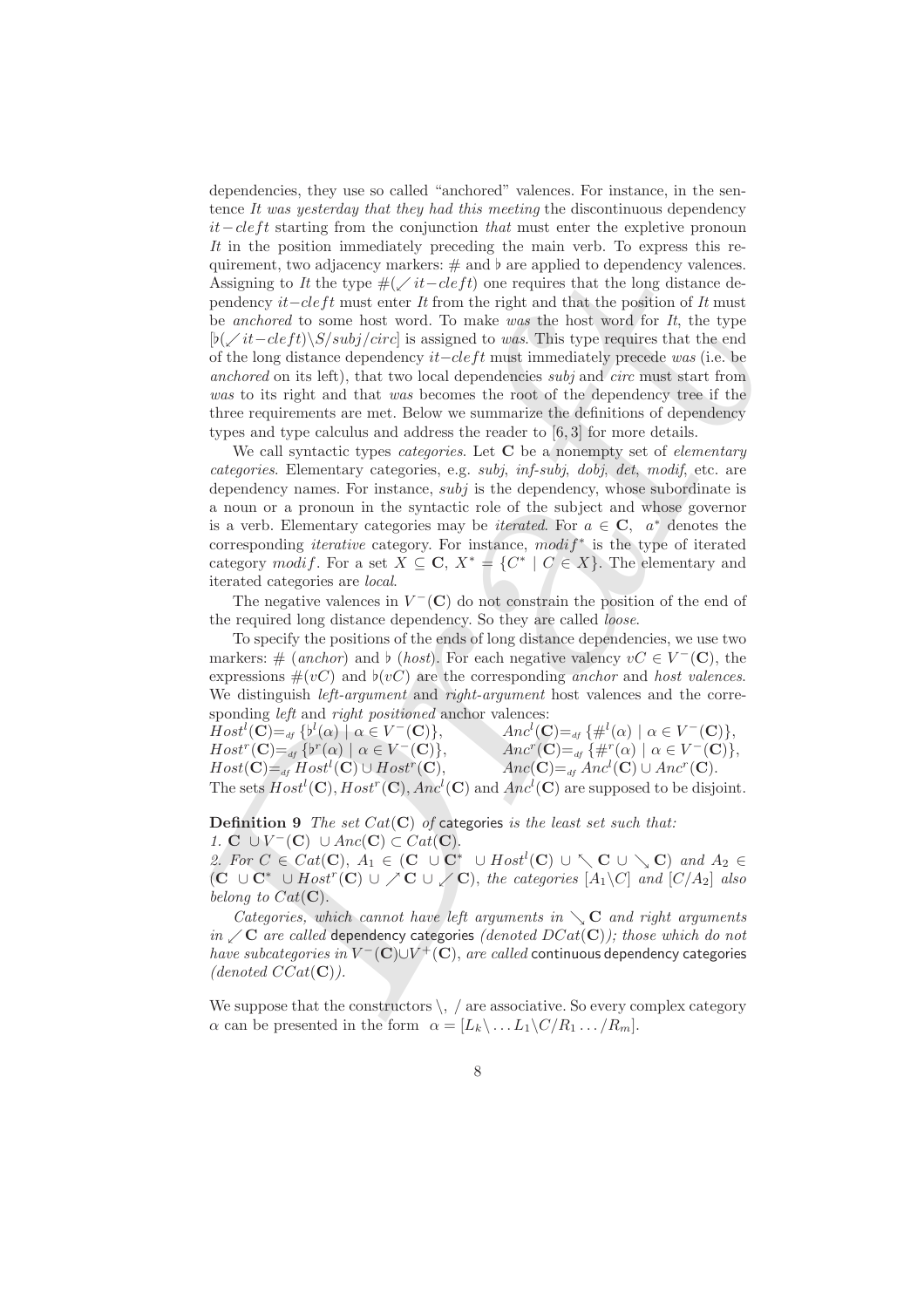For instance,  $[b^l(\angle \text{clit}-\text{dobj})\subj\S/aux]$  is one of possible categories of an auxiliary verb in French, which defines it as the host word for a cliticized direct object, requires a local subordinate subject on its left and a local subordinate through dependency aux on its right.

#### **3.2 Definition of Categorial Dependency Grammars**

3.2 Definition of Categorial Dependency Grammars<br>
Definition 10 A generalized Gategorial Dependency Grammar (gCDG) is a system<br>
Let  $G = (W, C, S, \beta)$ , where  $W$  is a finite in  $\theta$  can finite set of<br>
elementary otetynese con **Definition 10** *A* generalized Categorial Dependency Grammar (gCDG) *is a sys* $tem$   $G = (W, \mathbf{C}, S, \delta)$ , where W is a finite set of words,  $\mathbf{C}$  *is a finite set of elementary categories containing the selected category*  $S$ , and  $\delta$  - called lexicon *- is a finite-set-valued function on* W *such that*  $\delta(a) \subset Cat(\mathbf{C})$  *for each word*  $a \in W$ . G *is a* Categorial Dependency Grammar (CDG) *if*  $\delta(W) \subseteq DCat(C)$ .

We index categories by their positions in a string of categories related by  $G$  with a given sentence  $w = a_1 \ldots a_n : \alpha^i$  is a (positioned) category of a dependency structure with the root position  $a_i$ . As in gDSG, these indices serve only to define dependency structures.

**Definition 11** *A* D-sentential form *of a sentence*  $w = a_1 \dots a_n \in W^+$  *is a pair*  $(\Delta, \Gamma)$ , *where*  $\Delta$  *is an oriented labelled graph with the set of nodes*  $V =$ {a1,...,an} *and a set of arcs labeled by elementary categories, and* Γ *is a nonempty string of positioned categories.*

*An* initial D-sentential form  $of w = a_1 \ldots a_n$  *is an expression*  $((V, \emptyset), C_1^1 \ldots C_n^n)$ , *in which*  $C_i \in \delta(a_i)$  *for all*  $1 \leq i \leq n$ *. D-sentential forms*  $(\Delta, S^j)$  *are* terminal*.* 

gCDG derivations are proofs in the following dependency calculus.

**Definition 12** *Sub-commutative dependency calculus (only left constructor rules*  $R<sup>l</sup>$  are presented; the corresponding right constructor rules  $R<sup>r</sup>$  are similar). **Local dependency rule***:*

 $\mathbf{L}^l$ .  $((V, E), \Gamma_1 C^i [C \setminus \beta]^j \Gamma_2) \vdash ((V, E \cup \{a_i \stackrel{C}{\longleftarrow} a_j\}), \Gamma_1 \beta^j \Gamma_2) \text{ for } C \in \mathbf{C}.$ **Iterative dependency rules***:*

 ${\bf I}^{\rm l}$ .  $((V, E), \Gamma_1 C^i [C^* \setminus \alpha]^j \Gamma_2) \vdash ((V, E \cup \{a_i \stackrel{C}{\longleftarrow} a_j\}), \Gamma_1 [C^* \setminus \alpha]^j \Gamma_2) \ for \ C \in {\bf C}.$  $\Omega^1$ .  $((V, E), \Gamma_1[C^*\setminus\alpha]^i\Gamma_2)$  +  $((V, E), \Gamma_1\alpha^i\Gamma_2)$  *for*  $C \in \mathbf{C}$ .

**Argument valency rule:**

 ${\bf V}^1$ .  $((V, E), \Gamma_1[\beta \backslash \alpha]^i \Gamma_2) \vdash ((V, E), \Gamma_1\beta^i\alpha^i\Gamma_2),$  where  $\beta$  is a host or polarized *valency.*

#### **Anchored dependency rule:**

**A**<sup>1</sup>. ((V,E),  $\overline{I_1\#^l}(\alpha)^{i}b^l(\alpha)^{j}T_2$ )  $\vdash$  ((V,E),  $\overline{I_1\alpha^i}T_2$ ) for  $\#^l(\alpha) \in Anc^l(\mathbf{C})$  and  $b^l(\alpha) \in Host^l(\mathbf{C}).$ 

#### **Sub-commutativity rule:**

**C<sup>1</sup>**.  $((V, E), \Gamma_1 C^i \alpha^j \Gamma_2) \vdash ((V, E), \Gamma_1 \alpha^j C^i \Gamma_2)$  *if*  $\alpha \in (V^-(\mathbb{C}) \cup V^+(\mathbb{C})$  *and (i)*  $C ∈ Host(C)$  *or* 

*(ii)*  $C \in Cat(\mathbf{C})$  *and* C *has no subexpressions*  $\alpha, \#(\alpha), \flat(\alpha)$ *, and*  $\breve{\alpha}$ *.* **Long distance dependency rule:**

**D**<sup>1</sup>.  $((V, E), \Gamma_1(\angle C)^i(\diagdown C)^j\Gamma_2) \vdash ((V, E \cup \{a_i \stackrel{C}{\longleftarrow} a_j\}), \Gamma_1\Gamma_2)$  for  $({\swarrow C}) \in {\swarrow} \mathbf{C}$  and  $({\nwarrow C}) \in {\nwarrow} \mathbf{C}$ .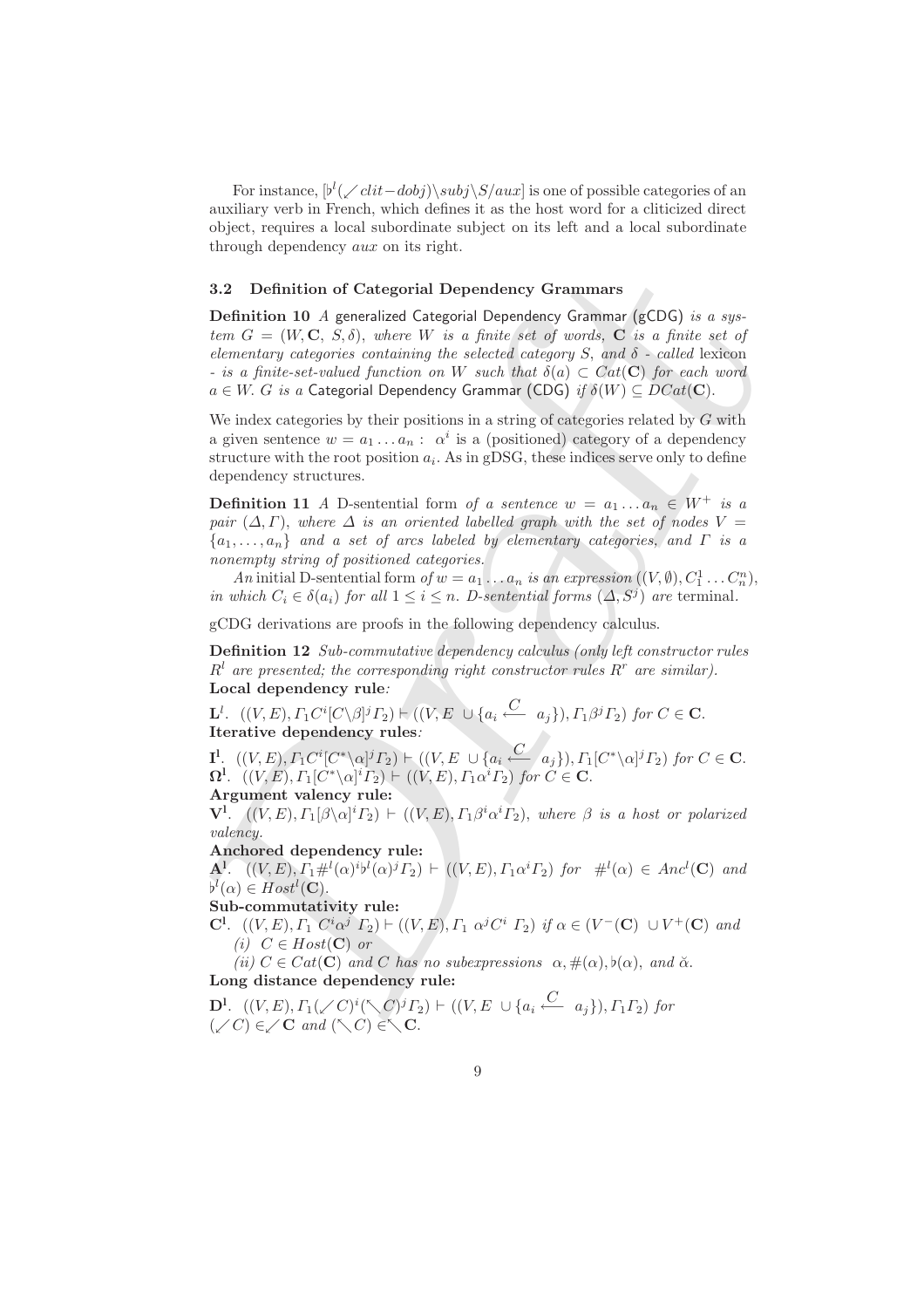*The one-step provability relation in this calculus is denoted by*  $\vdash^R$ , *where* R *is one of the rules above, or just by*  $\vdash$ , *if* R *is irrelevant. The transitive closure of this relation is denoted by*  $\vdash^*$ .

*Besides this sub-commutative calculus, we consider its restriction to the continuous categories in*  $CCat(C)$  *with the additional equivalence*  $\#^{\alpha}(t) \equiv \phi^{\alpha}(t)$ *and to the first three rules*  $\mathbf{L}, \mathbf{I}$  *and*  $\Omega$ . We call this restricted calculus projective.

The one-step provability relation in the projective calculus is denoted by  $\vdash_p^R$ *(or just*  $\vdash_p$ *). Its transitive closure is denoted by*  $\vdash_p^*$ .

transon categories in CCa(C) with the additional equivalent<br>or  $\#^2(1) \equiv \mathbb{P}^2(t)$ , and the first fine case and to the first three rates L,1 and  $\Omega$ . We call this restricted calculats yie<br>piective. The onester provedil We see that rule **L** is a direct analogue of the classical elimination rule. Rules **I** and **Ω** extend **L** to the iterative categories. In projective calculus, anchor and host types are not distinguished, e.g.  $[\alpha/b^r(d)]#^r(d) \vdash_p \alpha$ . Particular are the polarized valences' rules. Rule **V** extracts non-local valences from complex categories. Rule **C** moves the valences in the indicated directions towards the **first available** valency, to which one can apply rules **A** or **D**. Rule **D** adds a long distance dependency C, when two loose dual valences with the same name C become adjacent. The crucial difference between gCDG and CDG is that due to negative argument subtypes available in gCDG, the rule **D** can violate the uniqueness of the governor, which is impossible in CDG, where non-local argument subtypes are positive or host. Rule **A** verifies that an anchored valency  $\#(\alpha)$  has become adjacent to the corresponding host valency  $\flat(\alpha)$ , consumes  $\flat(\alpha)$ and looses  $\flat(\alpha)$ . Intuitively, this means that  $\alpha$  is well-placed with respect to the category with the corresponding host argument. If this test succeeds,  $\alpha$  becomes available to the long distance dependency rule **D**. We address the reader to [6, 3] for linguistic examples.

**Definition 13** Let  $G = (W, \mathbf{C}, S, \delta)$  be a gCDG. A gDS D is assigned by G to a *sentence* w *(denoted*  $G(D, w)$ ) if  $(\Delta_0, \Gamma_0) \vdash^* (D, S^j)$  *for some initial sentential form*  $(\Delta_0, \Gamma_0)$  *of* w and some  $1 \leq j \leq n$ .

*The* D-language *generated by* G *is the set of gDS gDS*(G)= $_{df}$  {D | ∃w G(D, w)}. *The* language *generated by* G *is the set of sentences*  $L(G) =$ <sub>*df*</sub>  $\{w \mid \exists D G(D, w)\}.$ 

**Proposition 3** *1. For each CDG* G, gDS(G) *contains only DS. 2. If gCDG is projective, it is a CDG and* DS(G) *contains only projective DS.*

We denote by  $\mathcal{L}(qCDG), \mathcal{L}(CDG)$  and  $\mathcal{L}(pCDG)$  the families of languages generated by  $gCDG$ , CDG and projective CDG. If G is a CDG, then we use notation  $DS(G)$  in the place of  $qDS(G)$ .

gCDG have the following fundamental property established in [3].

**Definition 14** Local projection  $\|\gamma\|_{l}$  of  $\gamma \in Cat(\mathbf{C})^*$  *is defined as follows:* **l1***.*  $\|\varepsilon\|_l = \varepsilon$ ;  $\|C\gamma\|_l = \|C\|_l \|\gamma\|_l$  for  $C \in Cat(\mathbf{C})$  and  $\gamma \in Cat(\mathbf{C})^*$ . **l2***.*  $||C||_l = C$  *for*  $C \in \mathbf{C} \cup \mathbf{C}^* \cup Anc(\mathbf{C})$ *.* **l3***.*  $||C||_l = \varepsilon$  *for*  $C \in V^+(\mathbb{C}) \cup V^-(\mathbb{C})$ *.* **l4***.*  $\|\[\alpha\]\|_l = \|\alpha\|_l$  for all  $\alpha \in Cat(\mathbf{C})$ . **l5***.*  $\| [a \setminus \alpha] \|_l = [a \setminus \| \alpha \|_l ]$  and  $\| [\alpha/a] \|_l = \| |\alpha| |_l / a |$  for  $a \in \mathbf{C} \cup \mathbf{C}^* \cup Host(\mathbf{C})$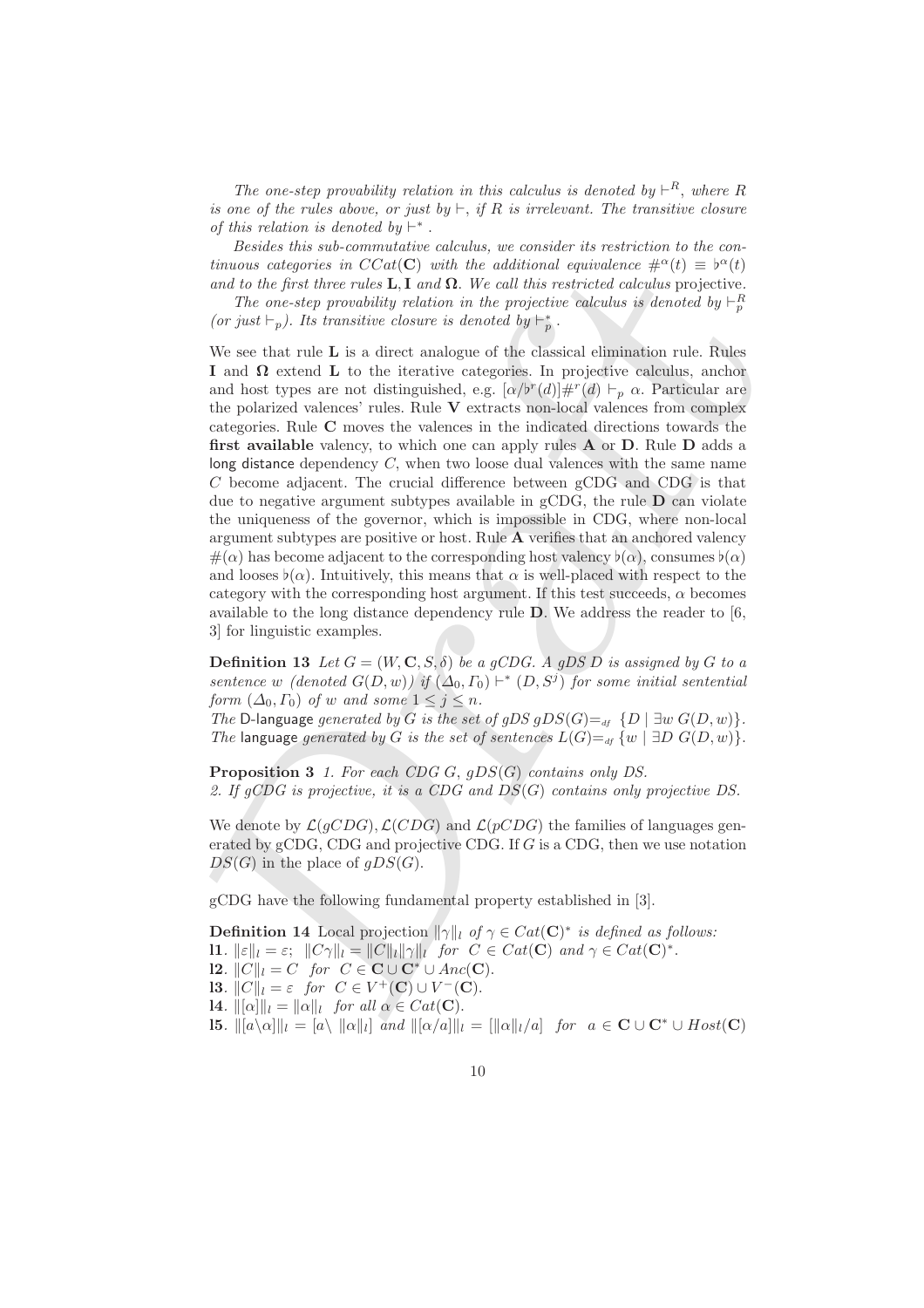**v3.**  $||C||_v = \varepsilon$  for  $C \subset \text{CUC}^*$ .<br> **v3.**  $||C||_v = C$  for  $C \in V^*(C) \cup V^*(C)$ .<br> **v4.**  $||\psi(C||)_{v} = C$  for  $C \in V^*(C) \cup V^*(C)$ .<br> **v5.**  $||[\alpha||]_{v} = ||\alpha||_{v}$ , for  $dl |Q| \in C \& I(C)$ .<br> **v6.**  $||[\alpha/\alpha||]_{v} = ||[\alpha||_{v} \sin l \alpha]_{v} = \mathbb{E} \cup \{C\}$ *and*  $\alpha \in Cat(\mathbf{C})$ . **l6***.*  $\|[(\mathcal{K}a)\setminus\alpha]\|_l = \|[\alpha/(\mathcal{N}a)]\|_l = \|\alpha\|_l$  for all  $a \in \mathbf{C}$  and  $\alpha \in Cat(\mathbf{C})$ . Valency projection  $\|\gamma\|_v$  *of a string*  $\gamma \in Cat(\mathbf{C})^*$  *is defined as follows:* **v1***.*  $\|\varepsilon\|_v = \varepsilon$ ;  $\|C\gamma\|_v = \|C\|_v \|\gamma\|_v$  for  $C \in Cat(\mathbf{C})$  and  $\gamma \in Cat(\mathbf{C})^*$ . **v2***.*  $||C||_v = \varepsilon$  *for*  $C \in \mathbf{C} \cup \mathbf{C}^*$ *.* **v3***.*  $||C||_v = C$  *for*  $C ∈ V^+(C) ∪ V^-(C)$ *.* **v4***.*  $\|\#(C)\|_{v} = C$  *for C* ∈ *V*<sup>−</sup> (**C**). **v5***.*  $\|\[\alpha\]\|_v = \|\alpha\|_v$  for all  $[\alpha] \in Cat(\mathbf{C})$ . **v6***.*  $\|[a\setminus\alpha]\|_v = \|[a/a]\|_v = \|\alpha\|_v$  for  $a \in \mathbf{C} \cup \mathbf{C}^* \cup Host(\mathbf{C})$ . **v7***.*  $\| [a\setminus \alpha] \|_v = a \| \alpha \|_v$ , *if*  $a \in V^+(\mathbb{C})$ . **v8***.*  $\|[\alpha/a]\|_v = \|\alpha\|_v \ a, \text{ if } a \in V^+(\mathbb{C}).$ 

**Definition 15** *For a category*  $C = [\alpha D^* \setminus \beta]$ , *the categories*  $[\alpha \beta]$ ,  $[\alpha D \setminus \beta]$ ,  $[\alpha D \backslash D \backslash \beta]$ ,  $[\alpha D \backslash D \backslash \beta]$ , *etc. are* realizations *of* C *(similar for right iterative categories*). To obtain a realization of a string of categories  $\gamma \in Cat(\mathbf{C})^+$ , *each of its elements having iterative subcategories should be replaced by one of its realizations. Let*  $R(\gamma)$  *denote the set of all realizations of*  $\gamma$ *.* 

**Theorem 1** *Let*  $G = (W, \mathbf{C}, S, \delta)$  *be a gCDG.*  $x \in L(G)$  *iff there is a string of categories*  $\alpha \in \delta(x)$  *such that for some its realization*  $\gamma \in R(\alpha)$ *: 1.*  $\|\gamma\|_l \vdash^*_p S$ , 2.  $[\|\gamma\|_v]_{FA} = \varepsilon$ .

In fact, this property is proven for CDG but the proof holds for gCDG too.

**Corollary 1** *[3] There is a polynomial time parsing algorithm for gCDG.*

# **4 Expressive power of gDSG**

**Definition 16** *A gDSG*  $G = (W, N, \mathbf{C}, S, R)$  *is in generalized Greibach normal form (GNF) iff for each rule*  $A \to \delta \in R$ ,  $w(\delta) \in W N^*$ .

**Remark 1** *The condition*  $w(\delta) \in W N^*$  *is the conjunction of three conditions:* (*i*) *all*  $w(\delta)$  *are not empty,* (*ii*) *the first symbol of*  $w(\delta)$  *must be a terminal,* (*iii*) *all other symbols in*  $w(\delta)$  *must be non-terminals.* 

*The first condition is always true for gDSG and the third one is not difficult to obtain because it is always possible to introduce, for each terminal, a new nonterminal that replaces it in the right members of the rules, where the condition is not true. Thus, only the second condition is not trivial.*

**Proposition 4** For any gDSG G, a weakly equivalent gDSG G' in generalized *GNF can be constructed.*

**Proof.** Let  $G = (W, N, \mathbf{C}, S, R)$  be a gDSG. As we are interested only in weak equivalence, we can chose arbitrary heads and dependencies to transform the frame rules to the form  $N \to W(W \cup N)^*$ . We follow the Greibach's construction and proceed by induction on the number of *critical* non-terminals, i.e. the nonterminals occurring in the first position of right-hand-sides of framework rules:  $n = #({ A \in N \mid \exists (B \to \delta) \in R \ (w(\delta) \in A(W \cup N)^*)}).$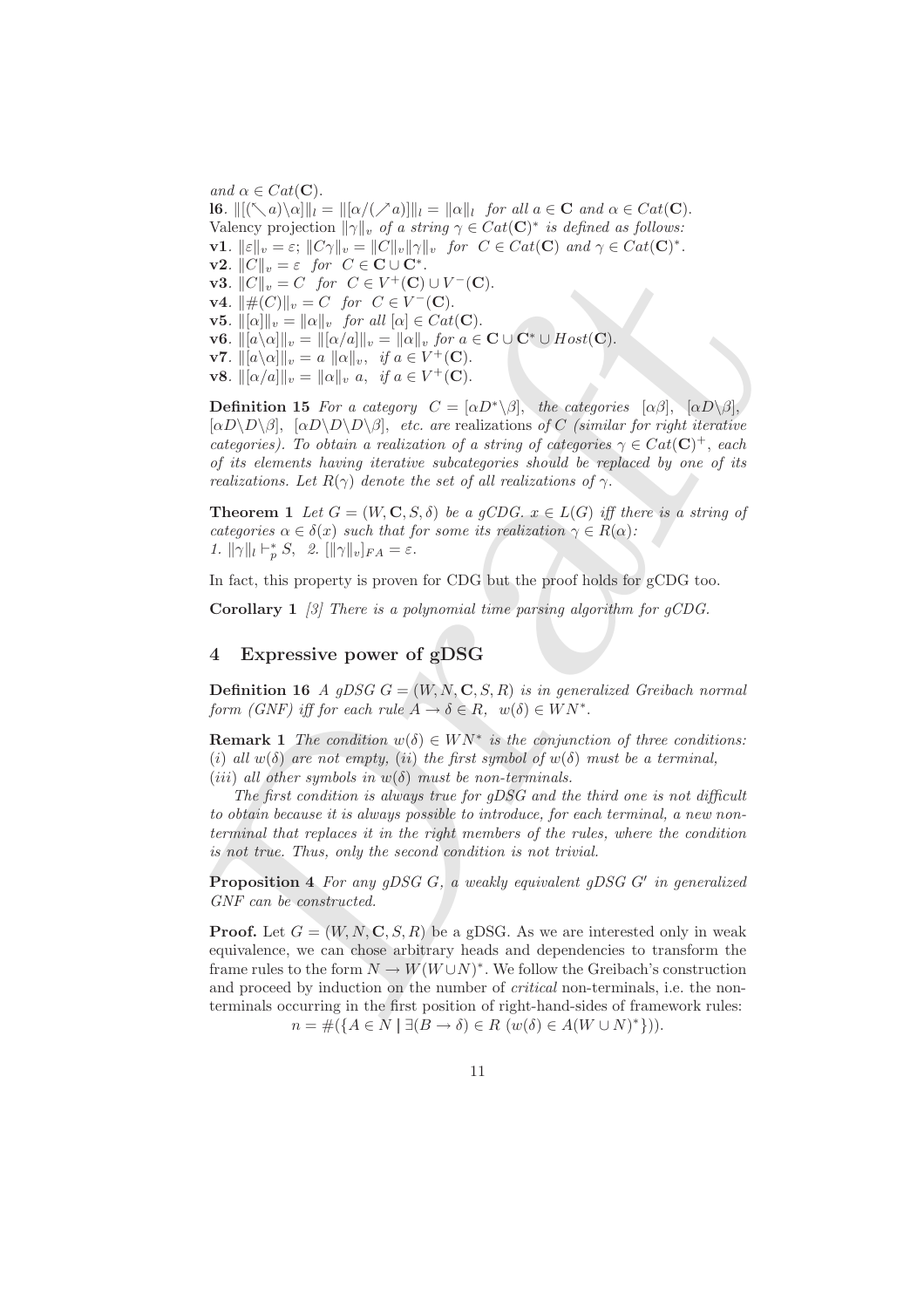- $-$  In the case of  $n = 0$ , we already have a gDSG in generalized GNF.
- $-$  If  $n > 0$ , let A be one of these n non-terminals. Let A' be a new nonterminal and  $N' =$ <sub>*df*</sub>  $N \cup \{A'\}$ . Let us classify the rules of R corresponding to the following framework rules:

| $A \rightarrow A$ |                                                                                                    | (1) |
|-------------------|----------------------------------------------------------------------------------------------------|-----|
|                   | $A \rightarrow B_1 \cdots B_k$ $k \geq 1, B_1 \cdots B_k \in (W \cup N)^+, B_1 \neq A$             | (2) |
|                   | $A \rightarrow AB_1 \cdots B_k$ $k \geq 1, B_1 \cdots B_k \in (W \cup N)^+$                        | (3) |
|                   | $C \rightarrow AB_1 \cdots B_k$ $k \geq 0, B_1 \cdots B_k \in (W \cup N)^*, C \in N, C \neq A$ (4) |     |

For  $1 \leq i \leq 4$ , we denote  $R_{(i)} \subset R$  the rules in the class (*i*). The rules in  $R_{(3)}$  and  $R_{(4)}$  need to be modified. We define successively:

$$
R_A = R_{(2)} \cup \{A \to \delta A' | A \to \delta \in R_{(2)}\}
$$
  
\n
$$
R_{A'} = \{A' \to \delta[A \setminus \epsilon] | A \to \delta \in R_{(3)}\} \cup \{A' \to \delta[A \setminus \epsilon]A' | A \to \delta \in R_{(3)}\}
$$
  
\n
$$
R_C = \{A' \to \delta[A \setminus \delta'] | C \to \delta \in R_{(4)} \land A \to \delta' \in R_A\}
$$
  
\n
$$
R' = (R - R_{(1)} - R_{(2)} - R_{(3)} - R_{(4)}) \cup R_A \cup R_{A'} \cup R_C
$$
  
\n
$$
G' = (W, N', \mathbf{C}, S, R')
$$

 $A \rightarrow A$ <br> $A \rightarrow B_1, \cdots B_k$  <br> $k \geq 1, B_1 \cdots B_k$  <br>(2)  $A \rightarrow AB_1 \cdots B_k$  <br>(2)  $A \rightarrow AB_1 \cdots B_k$  <br>(2)  $A \rightarrow AB_1 \cdots B_k$  <br>(2)  $B_1 \cdots B_k$  (40  $10$   $N)$ ,<br> $C \in X, C \neq A$  (4)  $C \in A \cap 1$ ,  $C \in X$  <br>(4)  $C \in A \cap 1$ ,  $C \in X, C \neq A$  (4) for<br> $1 \leq i \leq 4$ The framework languages of G and  $G'$  are the same. Let T be a derivation tree of a string w in G. There exists a derivation tree  $T'$  of w in the framework grammar of  $G'$ . In T, each leaf is associated to a potential. Let us keep in  $T'$  the same potentials assignment as in  $T$  and extend the frame rules to the corresponding dependency structure rewriting rules. Then  $T'$  will become a composition tree in  $G'$ . Given that the product  $\odot$  is associative, in the transformed tree T' exactly the same potential is calculated. So  $T'$  is a derivation tree for w in  $G'$ , which proves that  $w \in L(G')$  and  $L(G) \subseteq L(G')$ . The reverse inclusion is similar, so  $G$  and  $G'$  are weakly equivalent. Now, the induction hypothesis can be applied because the critical non-terminals of  $G'$  are fewer than those of  $G$ .  $\Box$ 

#### **Theorem 2** *gDSG and gCDG are weakly equivalent.*

**Proof.** ( $\Rightarrow$ ) To prove that  $\mathcal{L}(gDSG) \subseteq \mathcal{L}(gCDG)$ , we use a gDSG in generalized GNF. Let  $G = (W, N', \mathbf{C}, S, R')$  be such a gDSG. We will simulate G by the gCDG  $G' = (W, \mathbf{C}, S, \lambda)$ , where the lexicon  $\lambda$  is computed from G as follows.

Let  $r = (A \rightarrow \delta) \in R$  be a rule of G, whose framework rule has the form  $A \to aB_1 \cdots B_i, a \in W$ , and let  $\omega(r, a)[\Gamma]$  be a potential assignment. Keeping in mind the associativity of potential product and the sub-commutativity rule **C**, we can group together similar valences and represent  $\Gamma$  in the form:

 $\Gamma \equiv (\nwarrow C_1) \cdots (\nwarrow C_j) (\swarrow D_1) \cdots (\swarrow D_k) (\searrow E_1) \cdots (\searrow E_l) (\swarrow F_n) \cdots (\swarrow F_n).$ To these rules we associate in  $\lambda(a)$  the category:

$$
(\nwarrow C_1) \wedge \dots \wedge (\nwarrow C_j) \wedge (\swarrow D_1) \wedge \dots \wedge (\swarrow D_k) \wedge A/B_1 / \dots \wedge B_i / (\searrow E_1) / \dots / (\searrow E_i) / (\nearrow F_n) / \dots / (\nearrow F_n).
$$

The equivalence  $L(G) = L(G')$  is relatively evident <sup>7</sup>. The first part  $L(G) \subseteq$  $L(G')$  holds because a derivation tree of any string  $w \in L(G)$  uniquely determines

<sup>7</sup> This construction cannot serve to prove the strong equivalence, because in the case, when the head valency is negative, the resulting type has a negative argument subtype, which is impossible in CDG.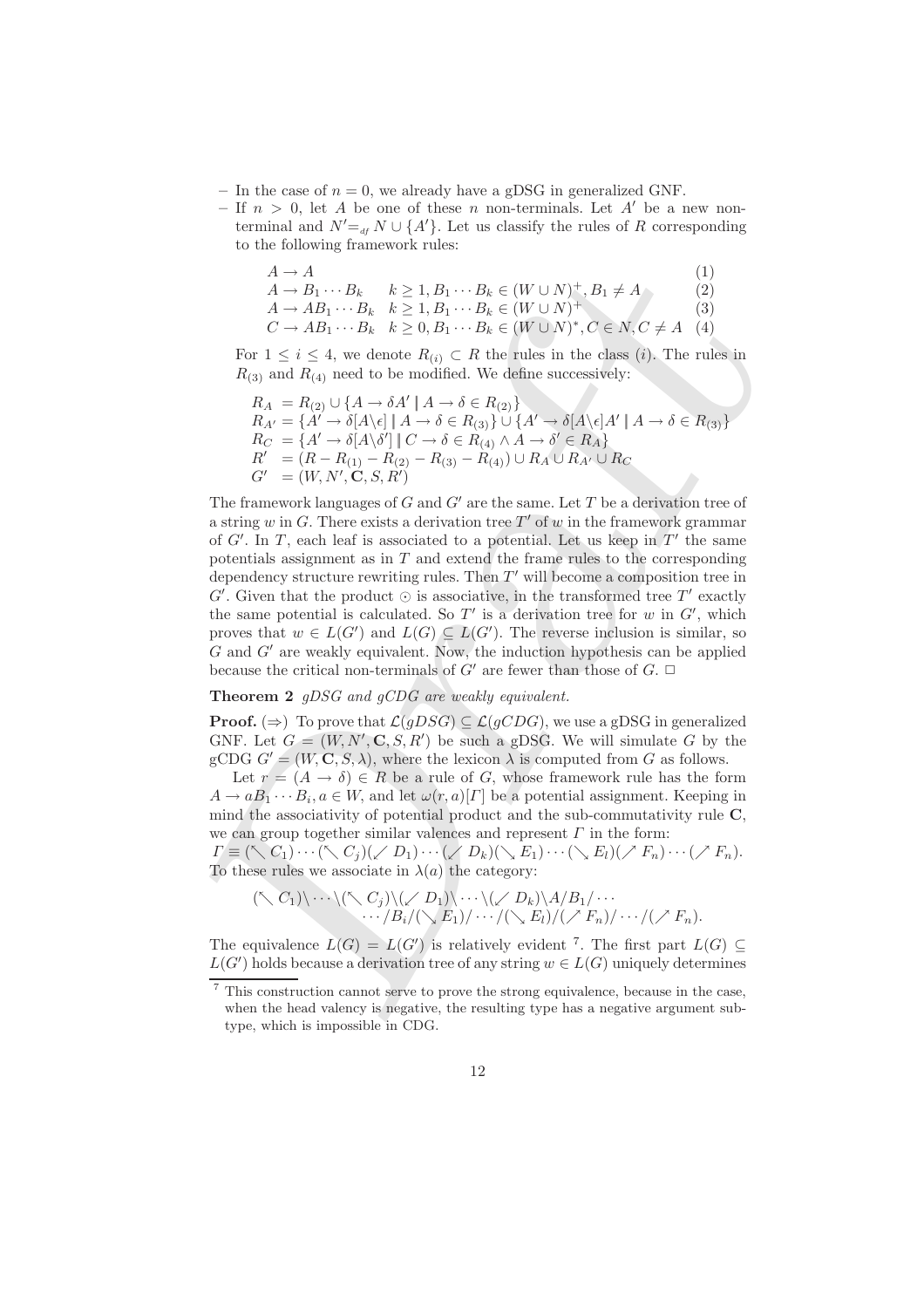first chiminate all long distance dependency whences (which is always possible),<br>
and then apply the entergory to its argument subtryes. This application is also<br>
possible because it directly simulates the application of a sequence of reduction steps of categories assigned to  $w$  by  $G'$ . Indeed, the potential of a leaf of the derivation tree constitutes the part of the category determining the same long distance dependencies of  $a$  as those defined by the rule  $r$ . The rest of the category is uniquely determined by the rule  $r$ . One should first eliminate all long distance dependency valences (which is always possible), and then apply the category to its argument subtypes. This application is also possible because it directly simulates the application of the framework rule  $w(r)$ . This means that, using this tactics, the sequence of categories assigned by  $\lambda$  to the string w following the structure of the derivation tree of w in  $G$  will be reduced to S.

The converse inclusion  $L(G') \subseteq L(G)$  is similar and follows from the fact that in a reduction to S of categories assigned by the lexicon  $\lambda$ , we can always start with reductions of long distance dependencies and continue with reductions of local dependencies.

 $(\Leftarrow)$  The converse relation between the two families is stronger: for each gCDG  $G_1 = (W, \mathbf{C}, S, \lambda)$ , we can construct a gDSG  $G_2 = (W, N, \mathbf{C}, S, R)$  such that  $\Delta(G_2) = \Delta(G_1)$ . This strong simulation is implied by theorem 1. Namely, the grammar  $G_2$  is defined as the union  $\bigcup$  $a \in W, C \in \lambda(a)$  $\mathcal{M}(a, C)$ , where each module

 $\mathcal{M}(a, C)$  is defined as follows.

Let us suppose for simplicity that in  $||C||_l = [\alpha \setminus B/\beta] \alpha \neq \varepsilon$  and  $\beta = \varepsilon$ . The three other cases are similar. Then  $\alpha = B_n \backslash \cdots \backslash B_1$  for some  $n > 0$ . In this case,

$$
\mathcal{M}(a, C) =_{df} \{r^{(0)}, r^{(1)}, \ldots, r^{(n)}, r^{(n+1)}\},\
$$

where  $r^{(0)} = (M_C \to A \underline{M}_{aC}^{(1)} A), M_C = B$ , if  $B \neq \varepsilon$  and  $M_C = E$  otherwise,  $r^{(n+1)} = (M_{aC}^{(n+1)} \rightarrow a[||C||_v]), A \in \{E, \varepsilon\}$ , and the resting rules  $r^{(i)}$  are as follows:

$$
r^{(i)} = (M_{aC}^{(i)} \rightarrow A \quad B_i \quad A \qquad M_{aC}^{(i+1)})
$$
if  $B_i$  is not iterative and

$$
r^{(i)} = (M_{aC}^{(i)} \rightarrow A \quad B_i \quad A \quad M_{aC}^{(i)} \quad | \quad A \quad M_{aC}^{(i+1)})
$$

if it is iterative. In this construction, E and  $M_{aC}^{(i)}$  are new pairwise different nonterminals different from all types. The equality  $\Delta(G_2) = \Delta(G_1)$  immediately follows from theorem 1.  $\Box$ 

Without constraint that gDS must be trees, the main result of [5] can be easily carried over to gDSG.

**Theorem 3** *If in a gDSG G the valency deficit*  $\sigma(T)$  *of correct terminal derivation trees is uniformly bounded by a constant* c *then* G *generates a CF-language.*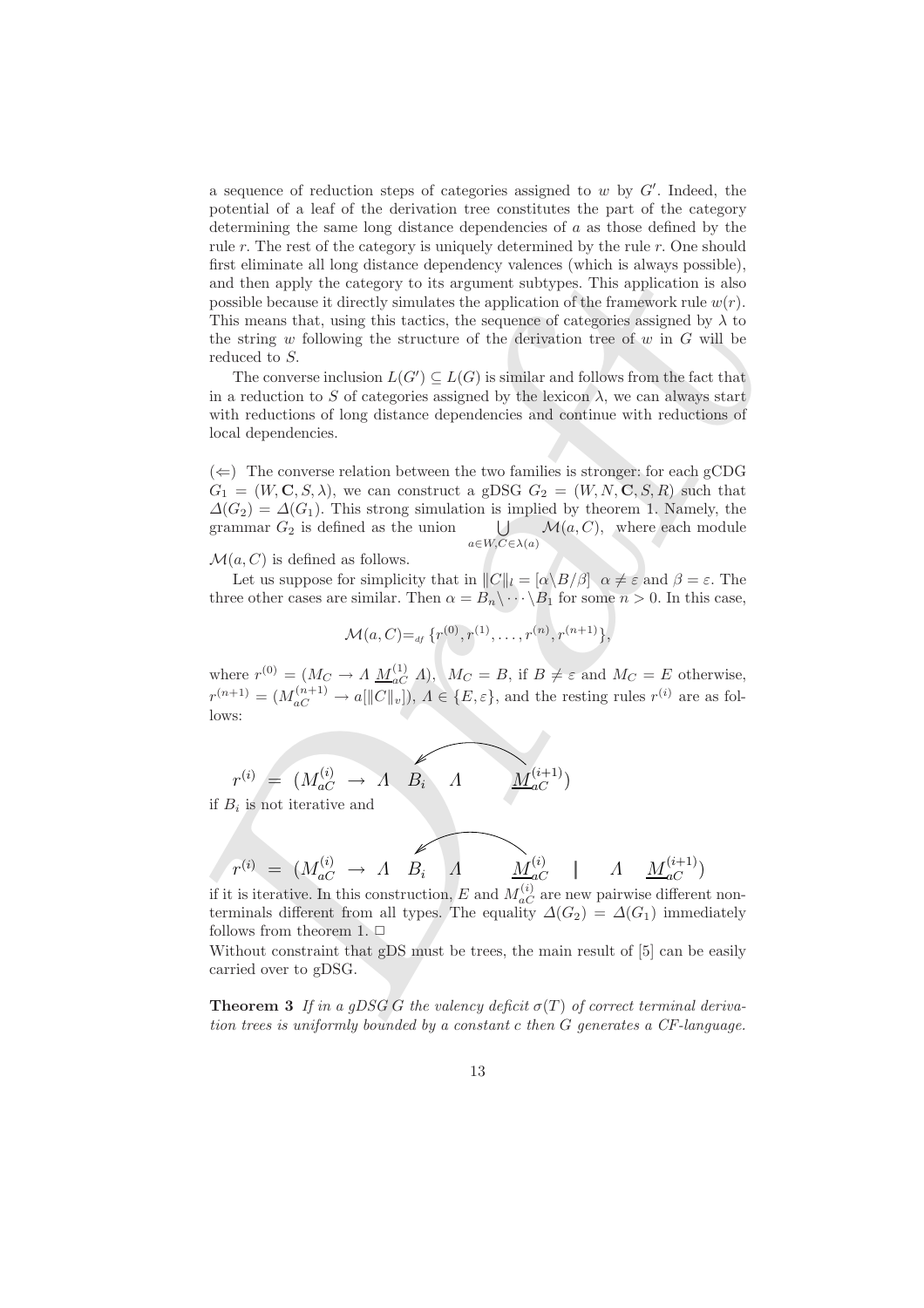**Proof.** We can simply consider nonterminals  $A[\Gamma]$ , where  $\Gamma$  is a potential of the size not exceeding c, and define the rules so that for each node  $n$  of a complete derivation tree T its label should be  $A[\pi(T, n)]$ , A being the original nonterminal label of n. Clearly,  $S[\varepsilon]$  becomes the axiom.  $\Box$ 

Using the classical constructions, one can easily prove that  $\mathcal{L}(qDSG)$  is an abstract family of languages.

**Proposition 5**  $\mathcal{L}(gDSG)$  *is closed under*  $\varepsilon$ -free homomorphism, inverse homo*morphism, intersection with regular sets, union, concatenation and* +.

Seemingly,  $\mathcal{L}(qDSG)$  is not closed under intersection and complementation.

**Conjecture** *The copy language*  $L_{copy} = \{wcw \mid w \in \{a,b\}^*\}$  *cannot be generated by a gDSG.*

Using the classical constructions, one can easily prove that  $L(gDSG)$  is an distract furnity of languages.<br> **Proposition** 5  $L(gDSG)$  is closed under effect anomorphism, inverse homomorphism, inverse homomorphism, intersecti Meanwhile, the complement of  $L_{copy}$  is linear and so belongs to  $\mathcal{L}(gDSG)$ . It is also well-known that  $L_{copy}$  is generated by a basic TAG. On the other hand, in [6,3] it is proven that each language  $L^{(m)} = \{d_0 a_0^n d_1 a_1^n \dots d_m a_m^n d_{m+1} | n \ge 0\}$ is generated by a CDG. So they can be generated by gCDG. Meanwhile, starting from  $m = 5$ , the languages  $L^{(m)}$  cannot be generated by basic TAG. The languages  $L^{(m)}$  are mildly context-sensitive [9]. This leads to the question of comparison of mildly CS languages and gDSG-languages. Seemingly, the two families are incomparable. Indeed, there is another strong conjecture that the mildly CS grammars cannot generate the language  $MIX$  of Emmon Bach consisting of all permutations of words  $a^nb^nc^n, n>0$ :

 $MIX = \{w \in \{a, b, c\}^+ \mid |w|_a = |w|_b = |w|_c\}.$ 

At the same time, we show that  $MIX$  is generated by a CDG.

**Theorem 4** *There is a CDG generating* MIX.

**Proof.** We can construct a CDG  $G_{mix}$  with only loose valences and with only anchored valences. We show the former, because it is simpler:

| <b>TABLE OF</b> | <b>CATEGORY</b> | <b>ASSIGNMENTS</b> |
|-----------------|-----------------|--------------------|
| left            | right           | middle             |
| $\overline{a}$  | $a \mapsto$     | $\overline{a}$     |
| $\overline{a}$  |                 |                    |
|                 |                 |                    |
| c               |                 |                    |

*Inclusion* ( $\subseteq$ ).  $L(G_{mix}) \subseteq MIX$ .

Let us consider the following *commutative* group interpretation of non-iterative categories (where  $k_{l,x}, k_{r,x}$  are new symbols for each elementary x):

 $\langle p \rangle = p$  for elementary p,

 $\langle x | y | > = ^{-1} < y > , < [y | x] > =  ^{-1},$  $\langle x \rangle = k_{l,x}^{-1}, \langle x \rangle = k_{r,x}^{-1}, \langle x \rangle = k_{l,x}, \langle x \rangle = k_{r,x}.$ 

*Fact.*  $\Gamma \vdash S$  implies  $\langle \Gamma \rangle = S$ . (By evident induction on the derivation length.)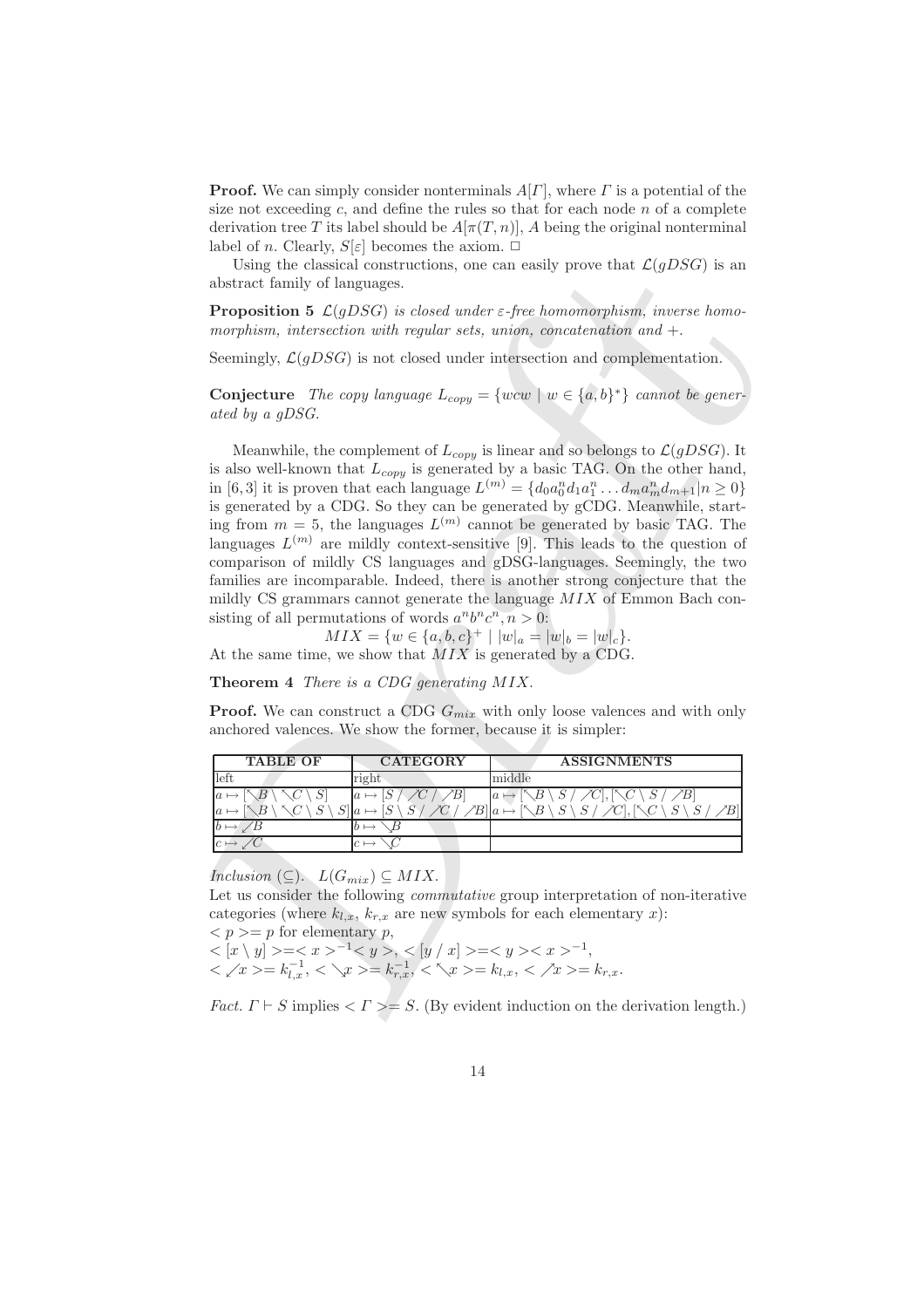Being applied to the categories of  $G_{mix}$ , this interpretation shows that the number of a, b and c is the same in all  $w \in L(G_{mix})$ .

*Inclusion* ( $\supseteq$ ). *MIX*  $\subseteq$   $L(G_{mix})$ .

Let us consider a word  $w_0 \in MIX$ . We construct a canonical assignment of categories to the occurrences of  $a, b, c$  in  $w_0$  as follows.

**Canonical assignment algorithm CCA**  $w := w_0;$ 

**WHILE**  $w \neq \varepsilon$ 

**DO**

**Phase I. Basic triangulation**

Let us consider a word w<sub>1</sub> = *w*//, we consider<br>the categories to the occurrences of  $a, b, c$  in the as follows.<br>
Canonical assignment of<br>
Canonical assignment algorithm CCA<br>
WHIE  $w \neq \varepsilon$ <br>
WHIE  $w \neq \varepsilon$ <br>
WHIE  $w \neq \v$ **FIND** in w the *leftmost* occurrences  $\alpha$ ,  $\beta$  such that:  $w = u_1 \alpha u_2 \beta u_3$ , where  $u_2 \in c^*$ ,  $\alpha \neq \beta$ ,  $\alpha, \beta \in \{a, b\}$ ; **FIND** in w the occurrence  $\gamma$  of c *closest* to  $\alpha$ , if  $\alpha = a$ , else closest to  $\beta$ ; **IF** the selected  $a \in \{\alpha, \beta\}$  is leftmost in  $w_0$ **THEN**  $X := S$ ; **ELSE**  $X := S \setminus S$ **END**; **CASE**  $w = v_1 \gamma v_2 \alpha v_3 \beta v_4 \;\wedge\; \alpha = a \to \alpha := [\nwarrow C \setminus X/\nearrow B]; \gamma := \swarrow C; \beta := \searrow B;$  $w = v_1 \gamma v_2 \alpha v_3 \beta v_4 \ \wedge \ \alpha = b \rightarrow \beta := [\nabla B \backslash \nabla C \backslash X]; \gamma := \angle C; \alpha := \angle B;$  $w = v_1 \alpha v_2 \gamma v_3 \beta v_4 \;\wedge\; \alpha = a \to \alpha := [X/\mathcal{A} B/\mathcal{A} C]; \gamma := \searrow C; \beta := \searrow B;$  $w = v_1 \alpha v_2 \gamma v_3 \beta v_4 \ \wedge \ \alpha = b \rightarrow \beta := [\nwarrow C \vee \nwarrow B \vee X]; \gamma := \swarrow C; \alpha := \swarrow B;$  $w = v_1 \alpha v_2 \beta v_3 \gamma v_4 \;\wedge\; \alpha = a \to \alpha := [X/\mathcal{J}C/\mathcal{J}B]; \gamma := \searrow C; \beta := \searrow B;$  $w = v_1 \alpha v_2 \beta v_3 \gamma v_4 \;\wedge\; \alpha = b \rightarrow \beta := [\bigtriangledown B \backslash X \slash \diagup C]; \gamma := \bigtriangledown C; \alpha := \diagup B$ **END**; **Phase II. Elimination**  $w := v_1v_2v_3v_4$ 

**END**

It is easy to see that **CCA** exits successfully the loop on the condition  $w = \varepsilon$ for each  $w_0 \in MIX$ . Being applied to  $w_0$ , **CCA** defines the canonical assignment of categories  $\mathbf{CCA}(w_0)$ . The inclusion  $MIX \subseteq L(G_{mix})$  is implied by the following fact.

*Fact.* **CCA**( $w_0$ )  $\vdash$  *S* holds for all  $w_0 \in MIX$ . (By evident induction on the number of  $a$ .)  $\Box$ 

# **5 Conclusions**

We can resume the relations between structure languages and languages generated by the dependency grammars considered in this paper as follows:

 $\mathcal{D}(CDG^{proj}) \subsetneq \mathcal{D}(CDG) \subsetneq \mathcal{D}(gCDG) \subseteq \mathcal{D}(gDSG)$  and  $CFL = \mathcal{L}(CDG^{proj}) = \mathcal{L}(gDSG^{\sigma \langle \omega \rangle}) \subsetneq \mathcal{L}(CDG) \subseteq \mathcal{L}(gCDG) = \mathcal{L}(gDSG),$ where  $CDG^{proj}$  is the class of projective CDG and  $qDSG^{\sigma \leq \omega}$  is the class of gDSG with bounded valency deficit.